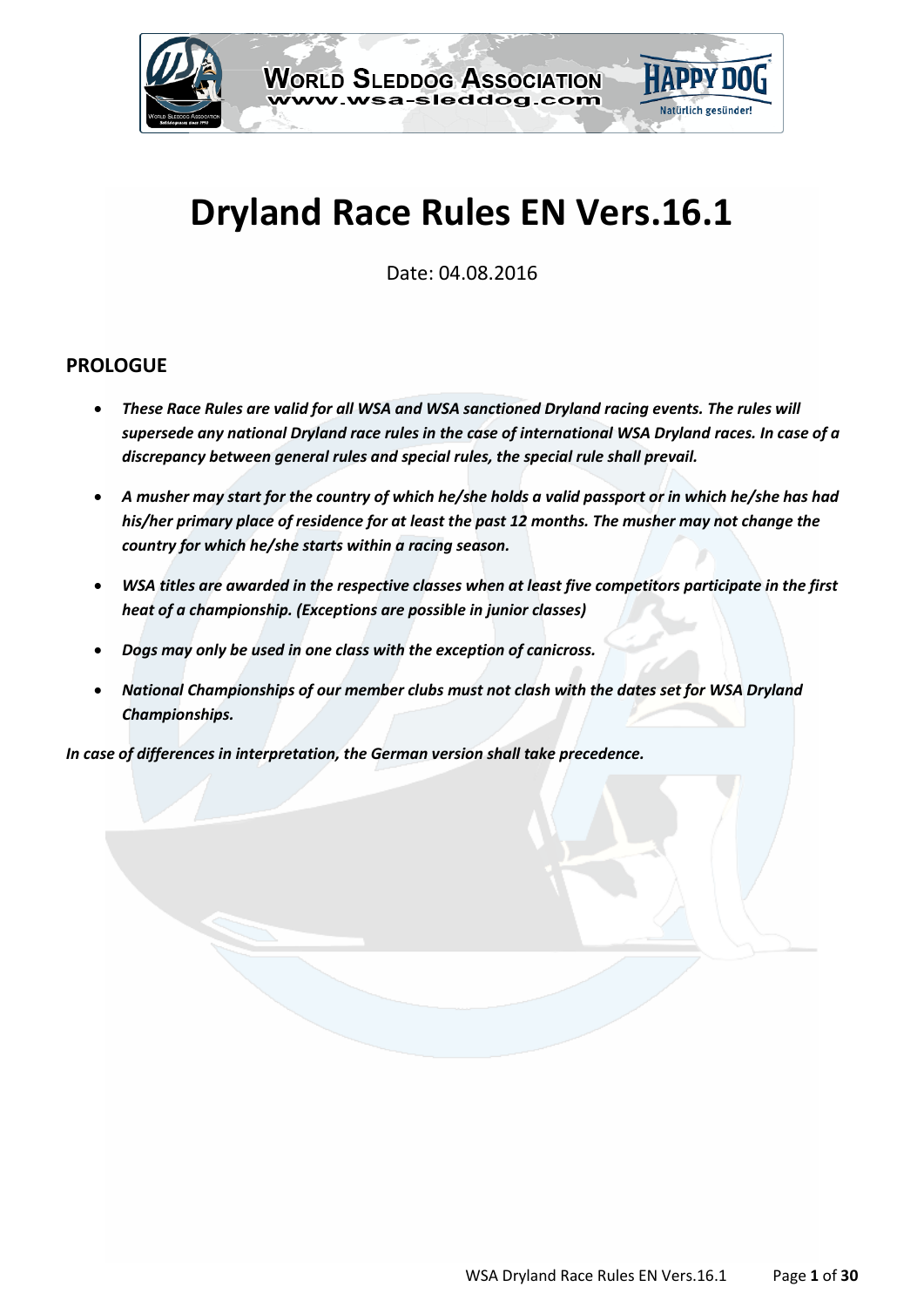

# **Table of Contents**

| IV. | SCOOTER 2000 19 |
|-----|-----------------|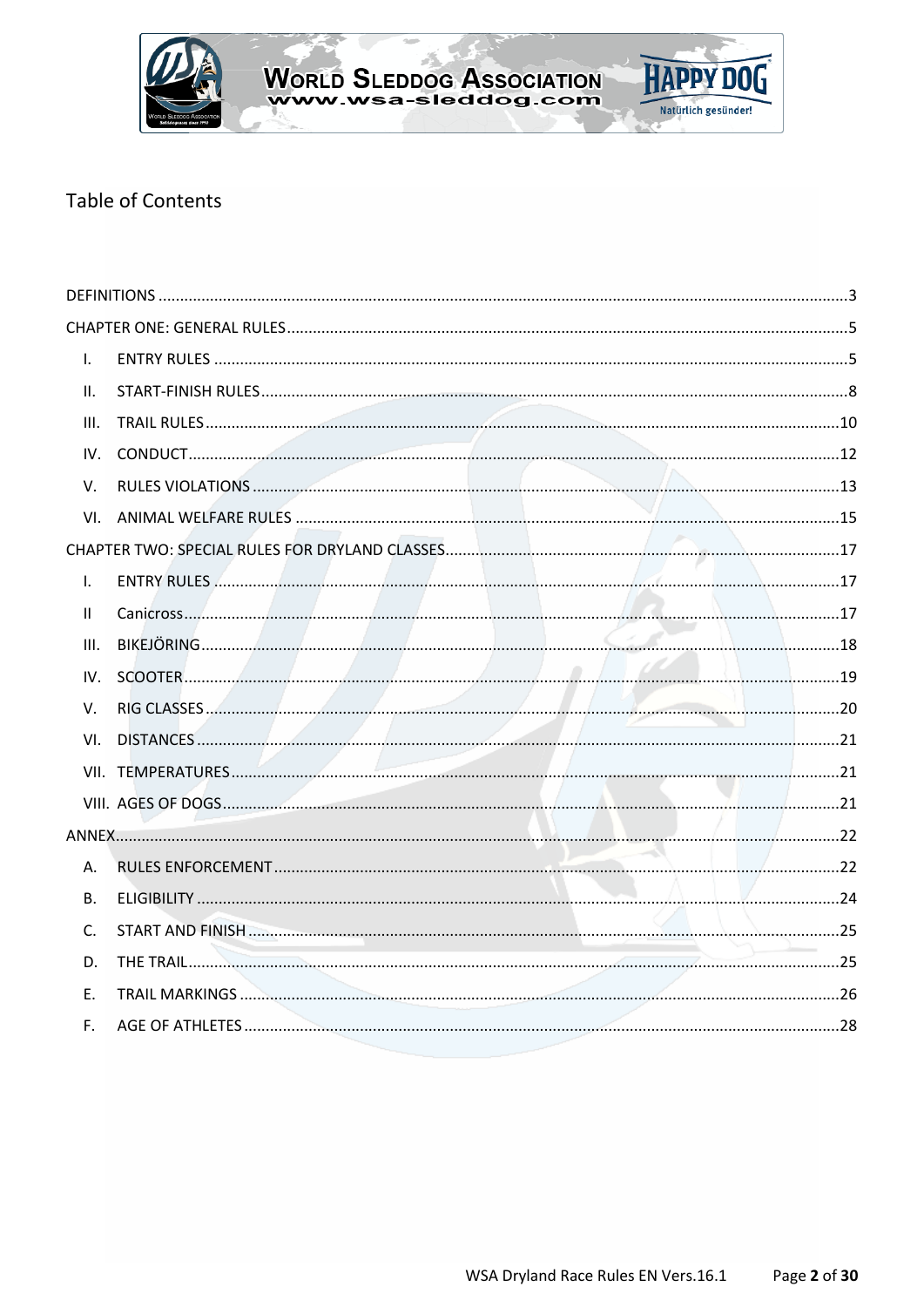

# <span id="page-2-0"></span>DEFINITIONS

**AGE:** The age of a competitor is the age she/he reaches on the first day of the competition. The age of a dog is the age it reaches in the month of the first day of the competition.

**BICYCLE:** A two-wheeled vehicle, propelled by pedals driven by the contestant and pulled by his/her dog during the competition.

**CHECK POINT:** A clearly defined and marked area adjacent to the trail, where drivers and officials only are admitted.

**CONTROL AREA:** A specially defined area before the start and after the finish where only authorized persons are allowed, unless otherwise authorized by the Race Marshal.

**DRIVER:** A person who drives a dog team entered in the race.

**EVENT:** A meeting of contestants for the purpose of competing in one event which may involve several classes.

**FINISH ZONE:** A specified stretch of the trail toward the finish line, minimum 800 meters, where special rules for passing apply.

**GUIDELINES**: A rule or set of rules, which are not mandatory but highly recommended.

**HANDLER**: A person assisting teams at start, after finish and at other locations authorized by the Race Marshal.

**HEAT:** A completion of the trail, or a part of same, after which the ongoing timing is discontinued.

**LINE:** The line to which the dog(s) is/are attached to pull the vehicle (sled, bike, scooter, rig) is made of different elements. The various elements together are called the Gang Line. The line running between the dogs (if more than one dog) is called the Tow Line or Central Line. The dog is attached to the tow line from the back of its harness by a Tug Line or Tail Line and may be attached from the collar to the tow line by a Neck Line.

**OFFICIAL:** A person appointed by the organizer or the Rules Enforcing Officers, authorized to perform, within prescribed limits, to act on their behalf.

**ORGANIZATION/ORGANIZER:** The organization/organizer in charge of running the event: the race giving organization/organizer (RGO).

**RACE:** A competition in a specified class and may be comprised of one or more heats.

**RACE AREA:** All designated parking areas, spectator areas, team holding areas, start/finish chutes, officiating areas and the trail areas.

**RACE JUDGE**: Rules Enforcing Officer, has the same authority as the Race Marshal / Chief Judge, except in the question of disqualification. References to the Race Marshal in these Rules shall also apply for the Race Judge(s), when appropriate.

**RACE JURY:** The Race Jury includes the Race Marshal, the Race Judges and any other official the Race Marshal may wish to include.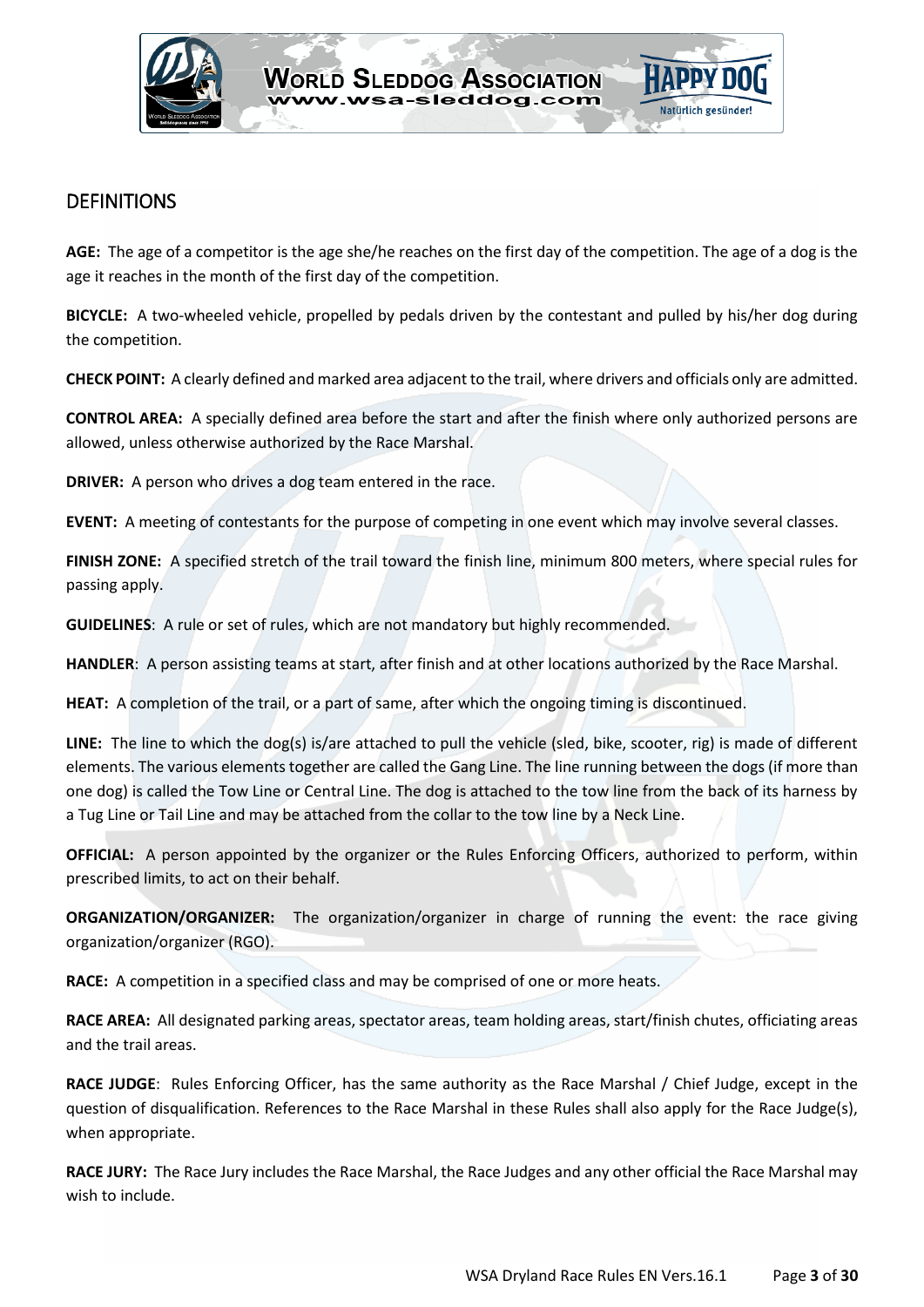

**RACE MARSHAL (RM):** The Chief Judge, i.e. the person who shall have supreme authority at an event. The Race Marshal is the only official who can decide upon a disqualification.

**RIG:** A three or four-wheeled vehicle driven by the contestant and pulled by his/her dog team during the competition.

**SEASON:** The racing season, the period within which all competitions shall be commenced and concluded, in principle from July until June of the following year in the northern hemisphere and from November until October of the following year in the southern hemisphere. However, organizers and technical organizers shall realize that local conditions (e.g., temperature, humidity etc.) may shorten this period in favour of the wellbeing of the dogs.

**SCOOTER:** A two-wheeled scooter-type vehicle driven by the contestant and pulled by his/her dog team during the competition.

**SLED DOG:** A sled dog is an FCI recognised Nordic Breed dog (Siberian Husky; Greenland Dog; Samoyed & Alaskan Malamute), capable of being harnessed and of competing in one of the classes listed in the WSA Regulations without a potential, beforehand, to be a calculated risk, of harming the dog's well-being.

**STAKE-OUT AREA**: A specially defined area where dogs of participating teams shall be kept when not competing.

**STARTING CHUTE:** A specified stretch of the trail from the starting line, minimum 30 meters long and 4 meters wide, where help is allowed

**TECHNICAL ORGANIZER:** A body, which, upon an agreement and in close co-operation with the organizer, has assumed responsibility.

**VEHICLE HOLDING AREA**: A specially defined area where the participants' vehicles shall be parked in case this cannot be combined with the stake out area.

| <b>SHALL:</b>  | Shall be construed as being imperative. |
|----------------|-----------------------------------------|
| <b>SHOULD:</b> | Shall be construed as advisory.         |
| MAY:           | Shall be construed as being permissive. |

In this Rule and other WSA Regulations, where appropriate, the words "Competitor", "Contestant", "Driver", "Athlete", etc. shall include "the competitor and/or his/her dog(s)"; and the singular shall include the plural.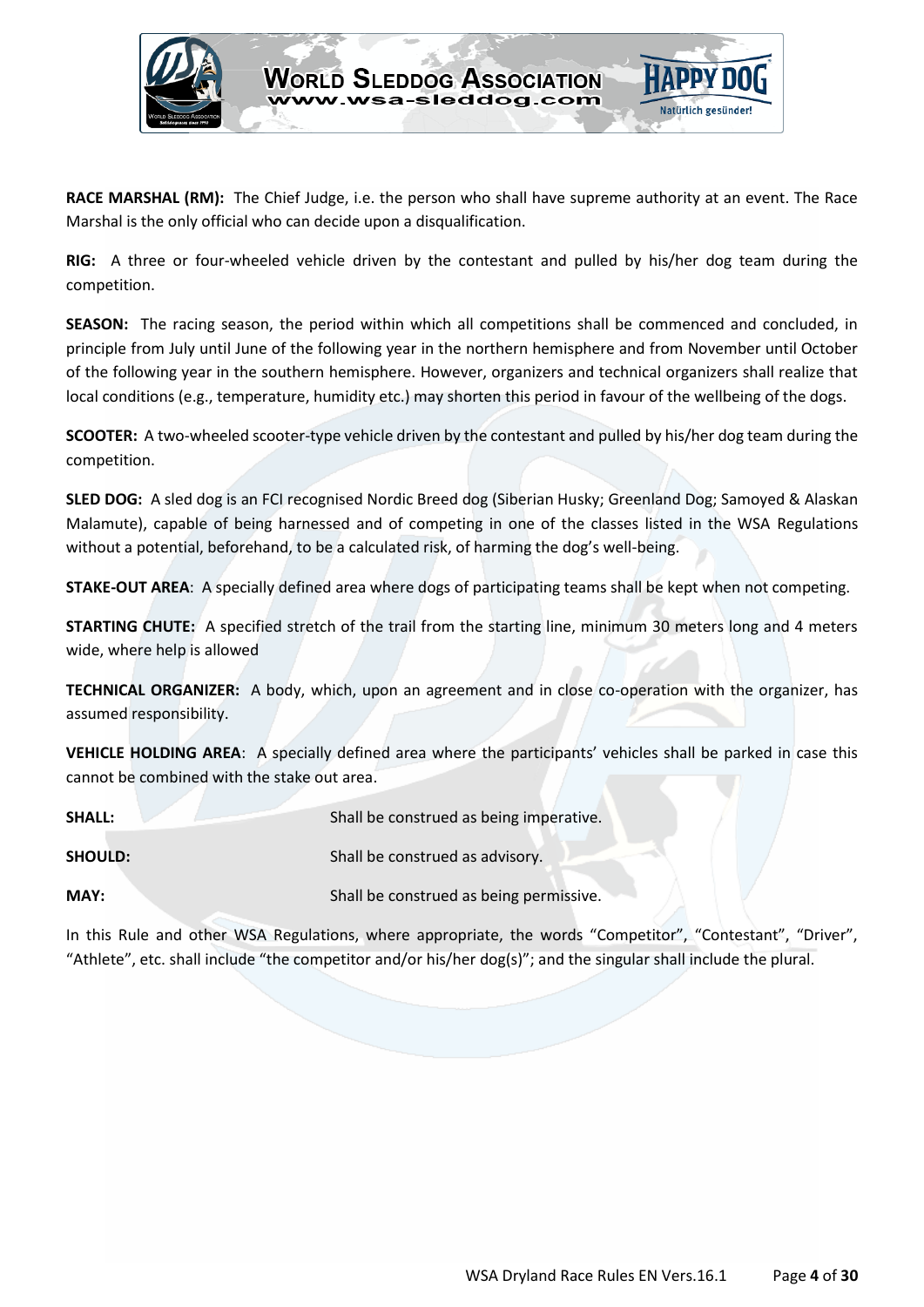

# <span id="page-4-0"></span>CHAPTER ONE: GENERAL RULES

(Applies to all classes)

Note: In case of discrepancy between general rules and special rules, the special rules shall prevail.

# <span id="page-4-1"></span>I. ENTRY RULES

- **1. Eligibility**
- 1.1. Entries
- 1.1.1 An entry for a race shall be submitted prior to the start of the race, subject to entry deadlines as determined by the organization. A musher may start for the country of which he/she holds a valid passport or in which he/she has had his/her primary place of residence for at least the past 12 months. The musher may not change the country for which he/she starts within the racing season.
- 1.1.2 The organization may reject any entry for just cause.
- 1.1.3 A liability insurance is mandatory for drivers and handlers covering the risks of sled dog racing and all consequences.
- 1.1.4 Entry for a minor driver (usually below 16 years of age) shall be co-signed by parents or guardians. With their signature, they declare that they are of the opinion that the minor driver is capable to participate in the total event and to safely cover the trail in the applicable class as established by the organizer. Consequently, their signature is a waiver through which they hold the organizer harmless regarding any claim, liability, any other expenses or accusations relative to the fact that the driver concerned is not an adult.
- 1.1.5 The Race Marshal may disallow entry of any driver, team or dog for just cause.
- 1.2 Claims
- 1.2.1 The competitor shall hold the organizer(s), judges, officials, sponsors, co- sponsors and other contributors to the organizer, (as distinguished from the individual competitor's sponsor) harmless from any claim or demand, based on any alleged action or non-action by the competitor, his/her dogs, agents, or others acting on his/her behalf. The competitor shall also release the organizer, judges, officials, competition sponsors, their agents and employees from any claim or demand resulting from injury to the competitor, his/her dogs, or property, including but not limited to lost or dropped dogs and misplaced food and supplies.
- 1.2.2 Furthermore, the organizer has the unqualified and unrestricted authority with regards to pictures and the gathering of information on the competition and all participants involved, as well as to the use of such pictures and information for advertising, public relations or any other publicity purpose related to the competition.

#### **2. Drivers**

2.1 The driver starting a team in the first heat of a race shall drive that team throughout the race.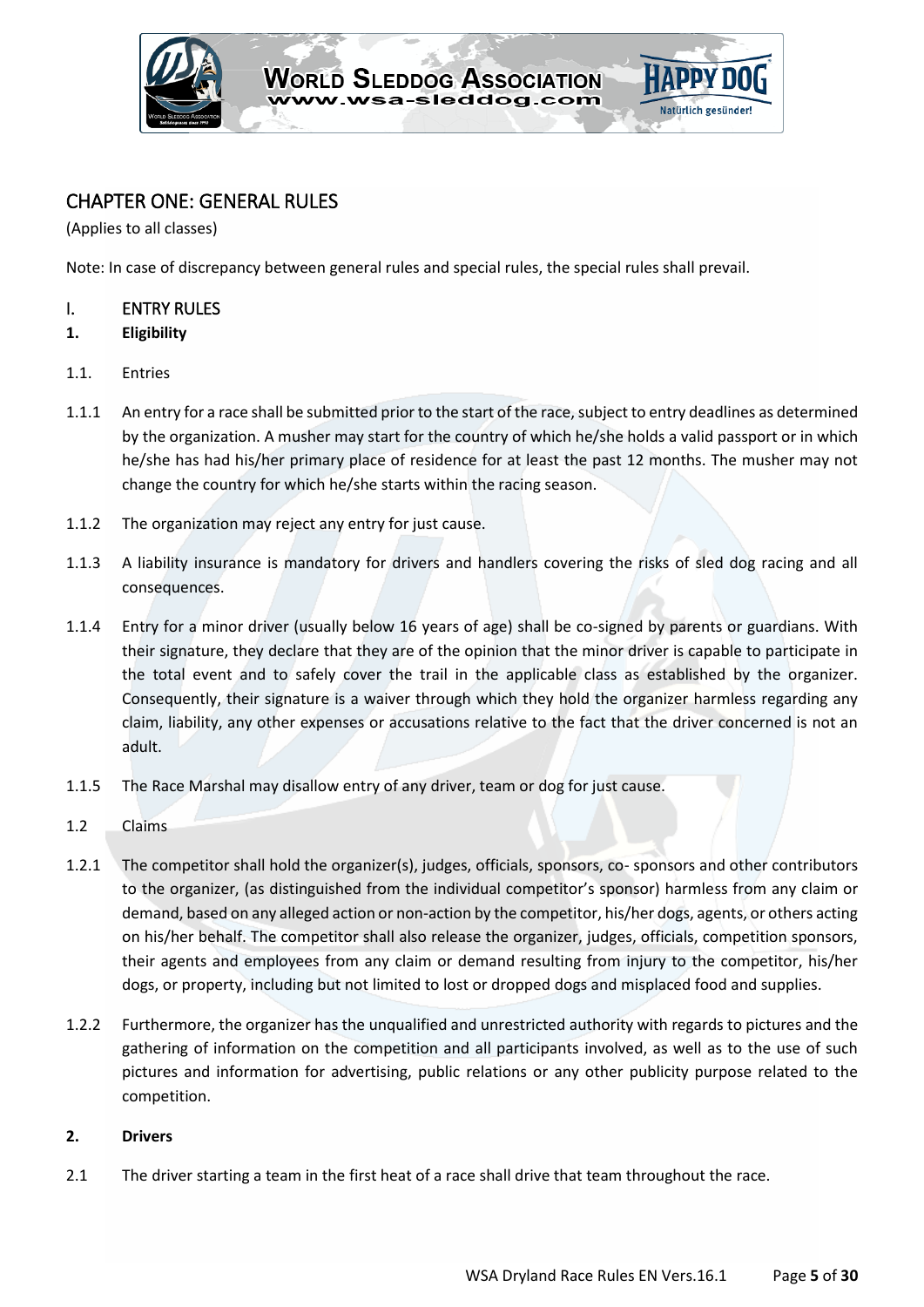

- 2.2 A change in driver can only be made once and only as the result of illness or injury to the authorized entrant and must have the approval of the Race Marshal. The substitute driver shall drive the team throughout the race.
- 2.3 Age of competitors:
- 2.3.1 In Dryland classes, the minimum and maximum ages shall be: See table in Annex F.I.: Age of athletes for each class
- 2.4 Any driver disqualified in any heat of the race is not eligible to compete in the remainder of the race.
- 2.5 Drivers shall attend the drivers' meeting held by the organiser or team leaders prior to the start of the Dryland races. The Race Marshal may waive this rule if a competitor is delayed due to unforeseen circumstances. However, in this case, the driver is responsible for obtaining a briefing from officials prior to the start of the competition.
- 2.6 Drivers shall not hinder- or endanger the welfare of their dogs, the progress of the event or discredit the sled dog sports. Offenders shall be disqualified.

#### **3. Dogs**

- 3.1. Any team or dog coming to the starting line, which, in the opinion of the Race Marshal, is unfit or incapable of safely completing the trail, shall be disqualified.
- 3.2. Any team or dog not starting the first heat of the race shall not be eligible to compete in the remainder of the race.
- 3.3. Any team or dog disqualified in any heat of the race is in no case eligible to compete in the remainder of the race.
- 3.4. Eligibility of dogs is restricted to FCI recognised Nordic breeds (RNB). Only original versions (no photocopies) of FCI compliant certificates (pedigrees or registration certificates) will be recognized. Providing there are in a class at least five (5) teams starting the first heat of the race, the RGO may divide each class between Registered Siberian Husky teams (RNB1) from other RNB teams (RNB2).
- 3.5. Dogs participating in a race must be at least fifteen (15) months old. However, in certain classes a minimum age of 18 months is dictated.
- 3.5.1 Dryland: 18 months in bikejöring and scooter, 15 months in all other classes.
- 3.6 Any dog having raced in one class of a race shall not be eligible to race in another class on the same day, unless that other class is canicross.
- 3.7 Dogs may be required to undergo a physical examination by a race veterinarian in order to be allowed to start.
- **4. Disease** (see also Annex B.II.)
- 4.1 No dog or equipment shall be brought from a kennel where rabies, distemper, hepatitis, leptospirosis or any other contagious disease exists.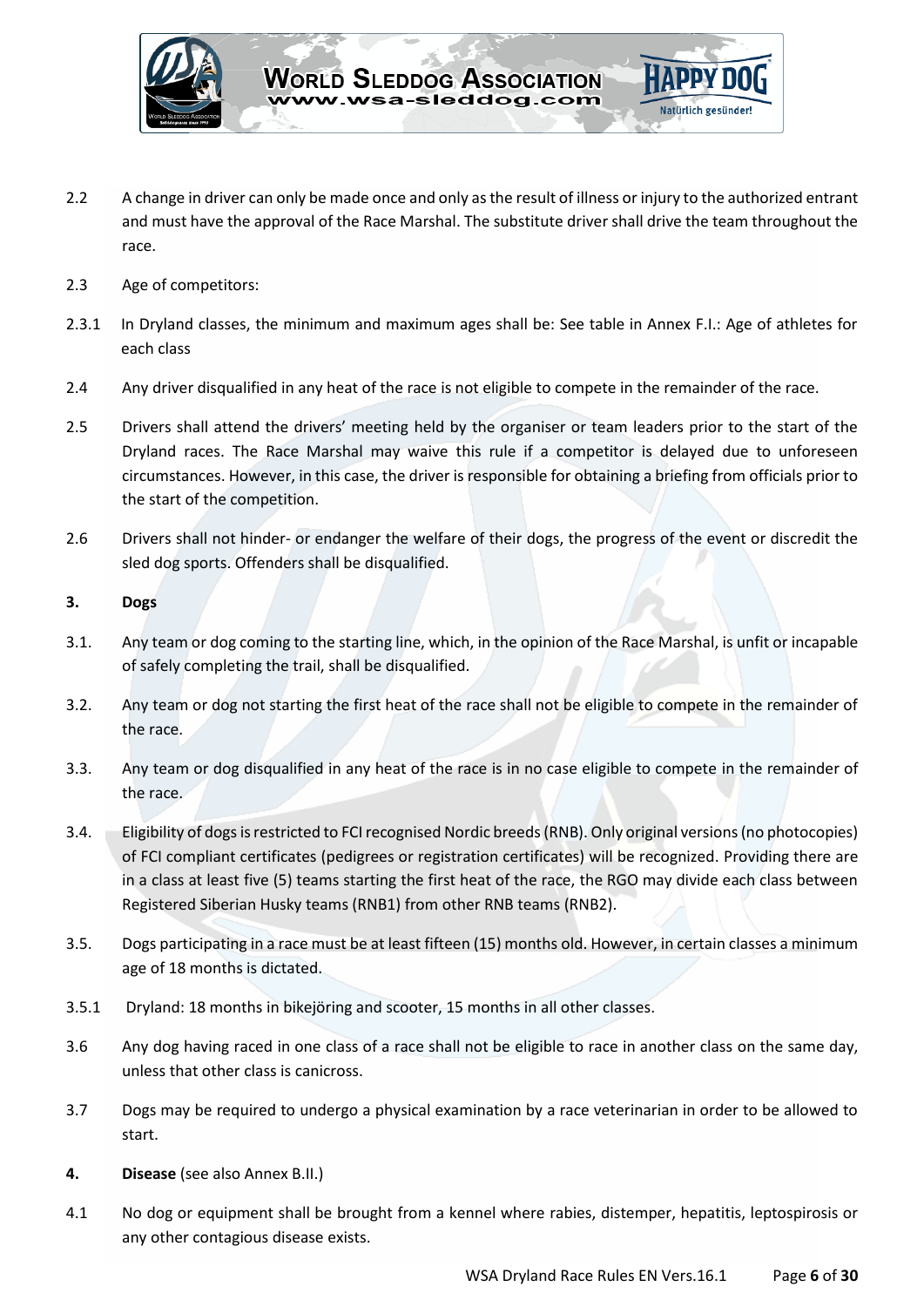

4.2 If the Race Veterinarian diagnoses any dog present in the race site to have a contagious disease, that team shall be disqualified and shall immediately leave the race site.

#### **5. Identification**

- 5.1 In a race of more than one heat, each dog shall be marked for identification prior to the start of the first heat of the race. In case of microchip identification, the list of chip numbers shall be provided to the Race Marshal or his/her delegate as instructed by the Race Marshal or the race organizer.
- 5.2 Dogs dropped from teams after the first heat of a race involving more than two (2) heats, shall be marked a second time to indicate their disqualification to run in subsequent heats either via direct dog marking or via a note on the team chip list.
- 5.3 The contestants themselves are responsible for seeing to it that their team dogs are marked as prescribed prior to the start of the race

#### **6. Medications administered to Dogs and Drivers**

6.1. **If a dog or competitor** is suspected of being under the influence of any prohibited medication, the WSA reserves the right to have the dog examined and tested by a qualified veterinarian and if found positive, the driver, owner and team will suffer automatic disqualification plus any further penalty at the discretion of the WSA board. Prohibited Drugs and Drug Testing - WSA Anti-Doping Rules and regulations shall apply. It includes the WADA regulations for athletes and the specific WSA Regulations for dogs.

See [\(http://www.wsa-sleddog.com/wsaweb/2015/index.php/en/regulations/antidoping\)](http://www.wsa-sleddog.com/wsaweb/2015/index.php/en/regulations/antidoping)

6.2 At races, no one is allowed to perform any medical treatment to the dogs without authorization by the official race veterinarian.

### **7. Equipment**

- 7.1. Inspection
- 7.1.1. Drivers, teams and equipment shall be available for inspection in the stake-out or vehicle holding area at least ten (10) minutes before their scheduled time of departure unless otherwise announced by the Race Marshal.
- 7.1.2 When the control is completed, no equipment shall be removed from the rig/ bike/ scooter without the Race Marshal's permission, and under supervision of the same or of an authorized official.
- 7.1.3. A team in harness shall not be required to stand for inspection longer than six (6) minutes before the scheduled time of departure.
- 7.1.4. Inspection shall take place in an area that does not interfere with starting and finishing teams.
- 7.1.5. A team shall be available for inspection after each heat at the request of the Race Marshal or the designated Race Judge.
- 7.2. All equipment is subject to the approval of the Race Marshal. However, the competitors themselves are responsible that their equipment meets the requirements as per the rules and regulations.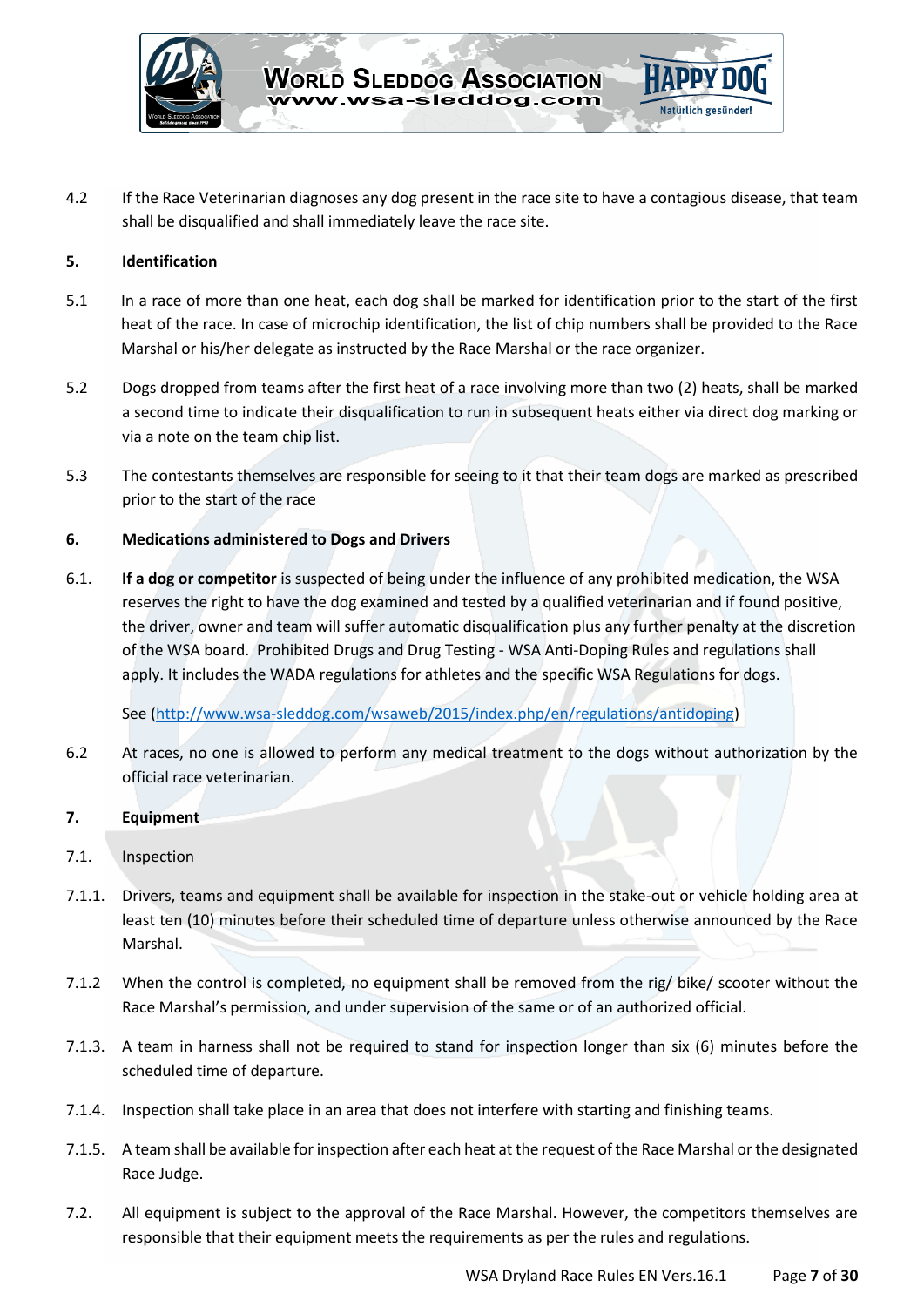

#### **8. Other Equipment**

- 8.1 A muzzle or a collar that can be hooked as a full choke shall be prohibited.
- 8.2 Whips are forbidden.
- 8.3 A racing number for each driver shall be provided by the race-giving organization. The driver shall display this number on his/her person, rig, bike or scooter throughout the race heat, unless otherwise authorized by the RM.
- 8.4 The competitor should not be wearing shoes that could be dangerous for dogs. Shoes with hardened spikes or studs of 1mm height maximum are allowed.

#### **9. Finish Time Disqualification (optional)**

9.1 An eventual time disqualification shall be noted on the entry form, or in the invitation, indicating for which classes it shall apply.

# <span id="page-7-0"></span>II. START-FINISH RULES

#### **10. Drawing and Rating**

- 10.1 In races with single or dual starts, the starting positions for the first heat of a race shall be determined by a drawing held prior to the race at a time and place designated by the organizer. Unless specifically defined in the rules and regulations or other applicable documents, the organizer is free to decide in which way the drawing shall be performed and if drivers shall attend or be represented.
- 10.2 In case the organizer decides that drivers or team leaders shall attend the drawing, the drivers, their team leader or designated proxy of each team may draw their own starting position. In their absence, the starting position may be drawn by the Race Marshal or his/her representative. If the drivers or the team leaders agree, the drawing could also be performed via an at-random computer method, with, per class, a team leader or a driver pushing the button.
- 10.3 The order of the draw shall not be changed, either by addition or substitution. Late entries shall be added in order of receipt.
- 10.4 The drawing may, at the option of the organizer, be modified by seeding in accordance with a formula established by the organizer, subject to the approval of the WSA.
- 10.5 A class is rated separately only if there are at least five (5) teams starting in the first heat of that class.

#### **11. Single Start Race**

- 11.1. The first day's starting positions shall be determined by the draw with Number 1 starting first, Number 2 starting second, etc.
- 11.2. After the first heat, the starting positions shall be determined by the total elapsed time of the previous heat(s), with the fastest team starting first, the second fastest team starting second, etc.
- 11.2.1 At the option of the organizer and when notified in the invitation or on the entry form, the elapsed time of the previous single heat shall determine the starting positions.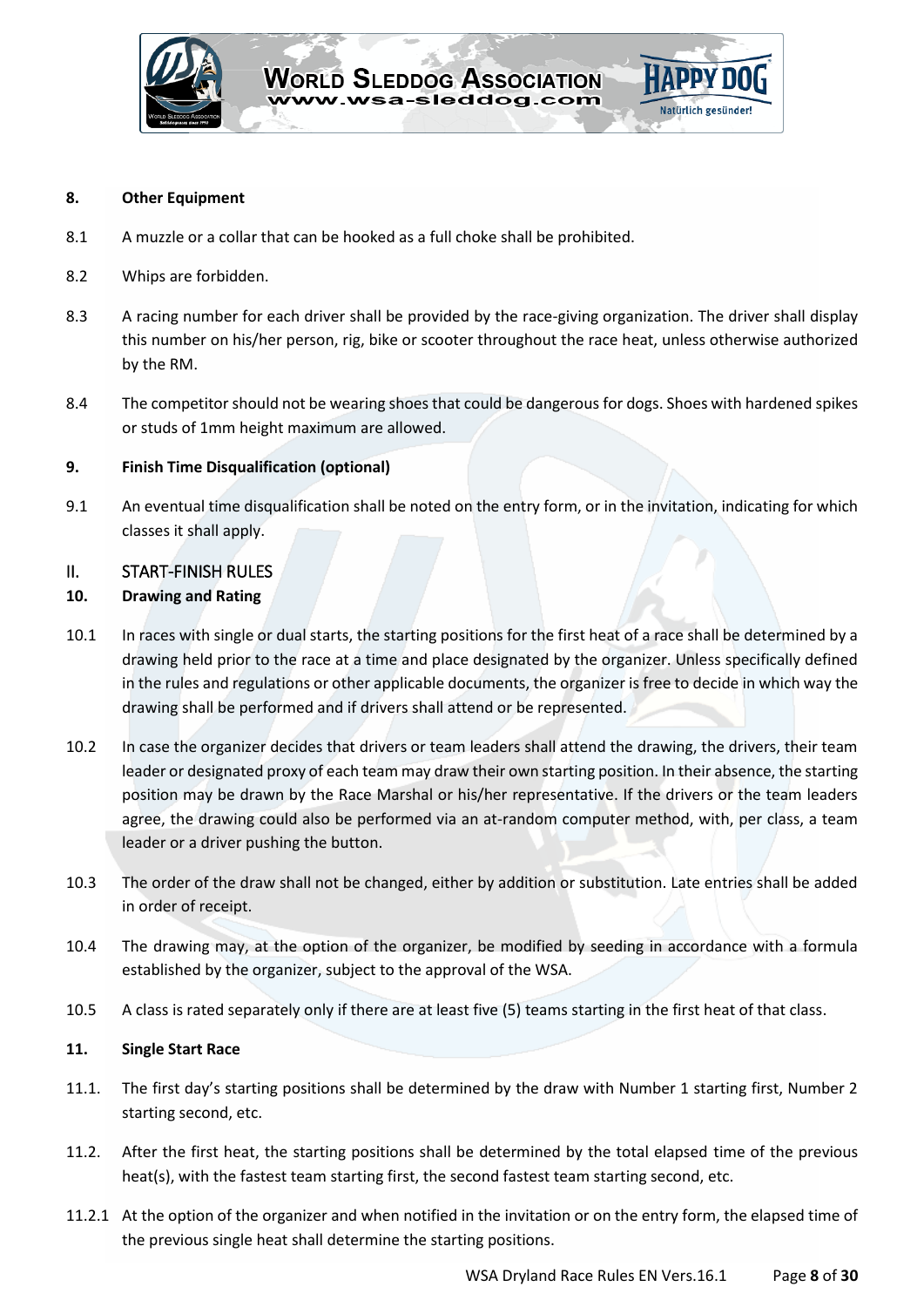

#### **12. Time keeping and Equal Times**

- 12.1 The time keeping shall be measured at one tenth of a second without any correction (see also 12.3 and 12.4 below).
- 12.2 If the elapsed time of two teams is identical, the order of start for those teams shall be the reverse order in which they started in the preceding heat.
- 12.3 Teams with equal times for the entire race shall be awarded the higher finishing position.
- 12.4 The award for the tied place and the next lower place(s) shall be combined and divided equally among those teams tied for that place.

# **13. Mass Start and Pursuit Start**

13.1 Mass start is not recommended in bikejöring, scooter and rig classes because of the potential risks for dogs and drivers caused by the equipment and the moving parts/ wheels.

#### **14. Starting Point**

- 14.1 In canicross classes, the entire team, with the competitor holding his/her dogs by the collar or the harness, shall stay behind the starting line until the start signal has been given.
- 14.2 In Dryland scooter, bikejöring and rig classes, the front wheel shall determine the starting point of the team and shall stay behind the starting line until the start signal has been given.
- 14.3 Before the start, the starting team should come to a complete stop at the starting point defined in rule 14.1. and 14.2
- 14.4 Trail time for all teams shall begin at the scheduled time of departure.
- 14.5 A team that fails to be in the starting position at its scheduled starting time or within half of the starting interval after the scheduled starting time shall be declared a late starting team, and shall receive a new starting time plus a time penalty of 3 (three) times the starting interval in its class.
- 14.5.1 A late-starting team shall not be allowed to start until after the last team entered in its class has started, and after the prescribed starting interval.
- 14.5.2 If more than one team is declared late, those teams shall start in the originally scheduled starting order.
- 14.5.3 If a team is late to the starting line for its second scheduled time of departure for any one heat, that team shall be disqualified.
- 14.6 When a team starts too early according to its scheduled time of departure, and neither the driver nor any of his/her designated handlers has initiated this, either by intention or negligence, that team's starting time shall be adjusted accordingly.
- 14.7 Except in cases defined in rule 14.6 above, a team starting too early according to its scheduled time of departure shall receive a time penalty of 3 (three) times the starting interval of the class. Its recorded racing time will start at the original scheduled starting time.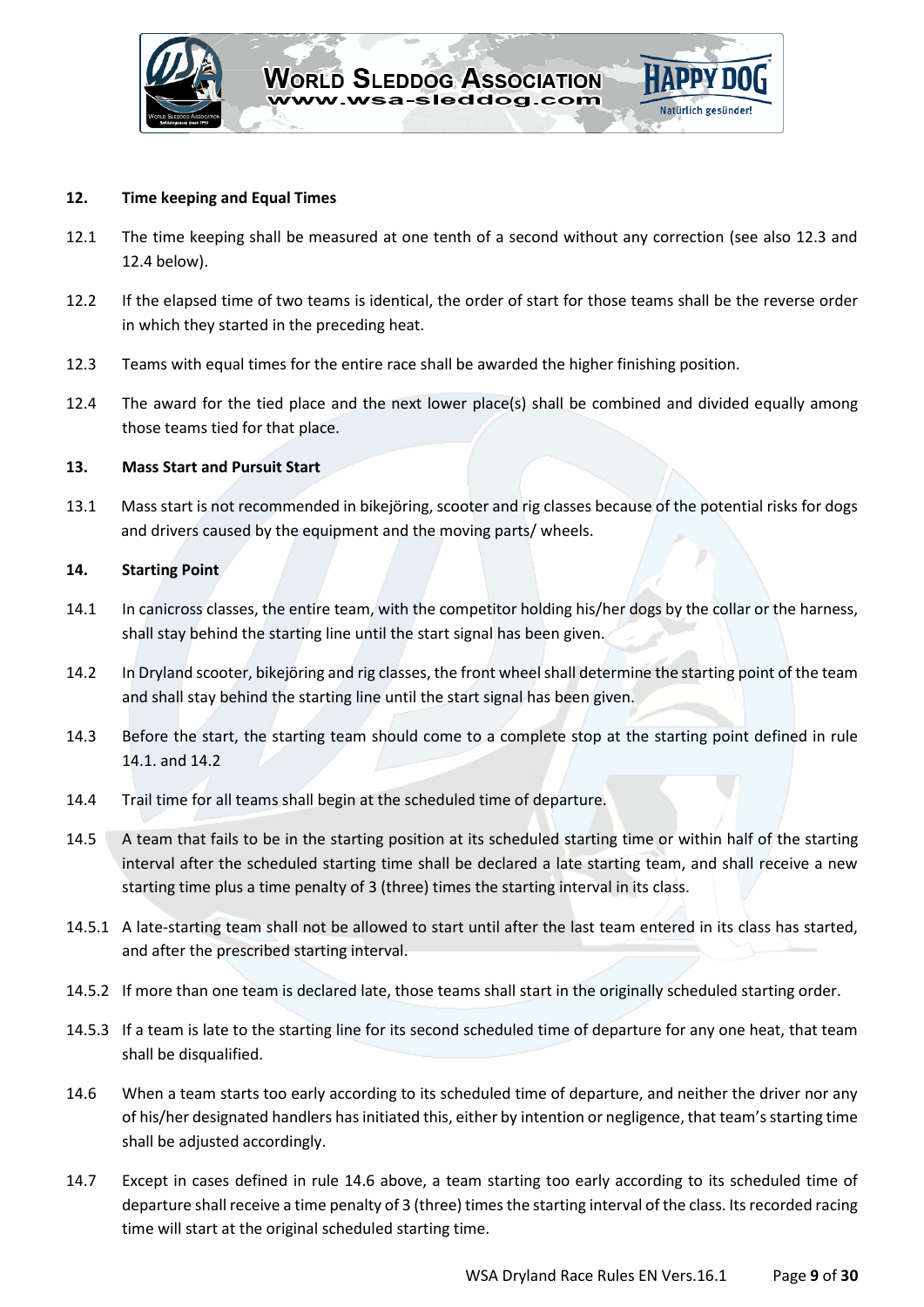

- 15. A team not clearing the Starting Chute (minimum distance, 30 meters) prior to the scheduled start of the next team may be disqualified.
- 16. Unless otherwise specified by the Race Marshal, assistance in the Starting Chute shall be allowed.

#### **17. Finish**

- 17.1 A team shall have finished the heat when the first dog on the team crosses the finish line. Other timing methods are allowed, but only if all drivers or team leaders are officially informed on the applicable method before the first start of the race.
- 17.2 If a loose team crosses the finish line ahead of its driver, that team shall have finished when the driver reaches the finish line.
- 17.3 The team with the fastest total time of its class shall be declared the winner of that class.
- 17.4 In case of equal timing whatever the positions of the dogs are the two competitors are tie (See 12.3 above).
- 17.5 Finishing zone, where the "no right of way" applies, shall be 800 meters long.

# <span id="page-9-0"></span>III. TRAIL RULES

(See also Annex D. and E.)

#### **18. Following the Trail**

- 18.1 A team and driver shall run the full course as established by the race-giving organization.
- 18.2 If a team leaves the trail, the driver shall return the team to the point at which they left the trail.

# **19. Driving a Team**

- 19.1 Any driver accepting a ride during the race on any vehicle other than his/her own means of transportation, shall be disqualified, unless in case of a loose team or dog.
- 19.2 A driver shall not interfere with a competing team.
- 19.3 Carrying a passenger at any time during the race shall be prohibited unless:
- 19.3.1 Called for in the conditions of the race.
- 19.3.2 Giving a ride to a driver in an emergency situation.

#### **20. Assistance on the Trail**

20.1 All teams may receive similar assistance of any type from officials stationed at designated points along the trail as authorized by the Race Marshal. Only in case of a loose team or a team which is in clear and present danger to itself, to other teams or to persons, are officials and spectators allowed to take immediate action to secure the safety of the team. In all other cases, officials shall only act upon request of the driver for assistance, which is limited to controlling the dog(s) or to hold the rig/ bike/ scooter. The driver shall stop the team, clearly indicate which assistance is requested, and behave properly towards the officials.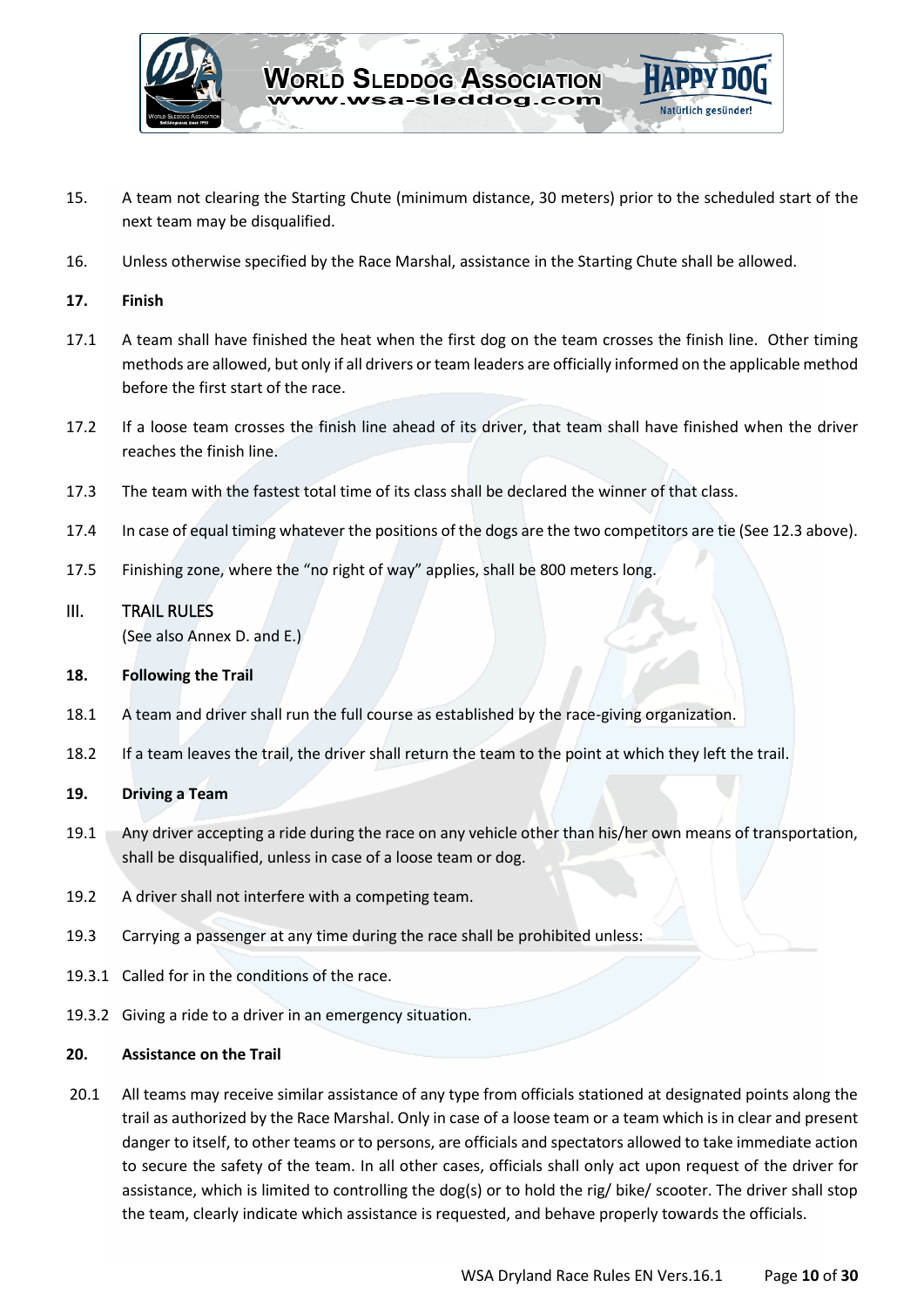

- 20.2 Drivers running in the same heat may assist each other in any manner authorized by the Race Marshal.
- 20.3 No one shall assist a team by wilfully pacing it.

#### **21. Loose Team and Dogs**

- 21.1 All drivers must assume that a loose team or dog is an endangered team or dog.
- 21.2 A loose team or dog(s) shall not delay or interfere with another team.
- 21.3 The driver of a loose team shall recover his/her team by the quickest means available to ensure the safety of the loose team.
- 21.3.1 In the event that the driver cannot quickly and safely recover his/her team, the driver must accept assistance, including a ride when available, to recover his/her team. Failure to accept available assistance may result in disqualification of the driver of the loose team. The Race Marshal shall determine if a driver is to be disqualified.
- 21.3.2 Any person(s) is (are) encouraged to stop and hold a loose team.
- 21.3.3 All assistance must be reported to the race marshal directly after crossing the finish line. The Race Marshal decides if the team shall be penalized.
- 21.4 A loose team or dog may resume the trail without penalty provided the team/dog has completed the entire trail and the driver has received only authorized outside assistance.

#### **22. Right of Way**

22.3 In the "no-right-of-way" finishing zone, no team shall have the right of way over a finishing team.

#### **23. Passing**

- 23.1 When one team driver intends to pass another team, the passing team driver may request the right of way when the lead dog(s) come(s) within 15 meters of the rig / bike / scooter of the overtaken team.
- 23.2 The overtaken team driver shall make way for the passing team by steering the sled to one side of the trail, slowing his/her team and, if demanded by the overtaking team driver, stopping and keeping the team from moving forward. Stopping is not required in Dryland canicross, bikejöring and scooter classes (see also 41.4.5, 42.3.5, 43.3.4 and 44.3.5).
- 23.3 If the passing team becomes tangled or bunched up in the course of the pass, to allow time to untangle and tighten lines, that team's driver may require the overtaken team driver to remain stopped for up to one (1) minute in Classes involving eight (8) dogs, one half (0.5) minute in all other classes. This rule does not apply to canicross and bikejöring classes.
- 23.4 Once a team has been passed, that team shall not repass, so long as the driver in front is making an effort to keep his/her team moving forward until,
- 23.4.1 in Classes involving eight (8) dogs, after no less than four (4) minutes or 1600 meters.
- 23.4.2 in Limited Classes involving fewer than eight (8) dogs, after no less than two (2) minutes or 800 meters.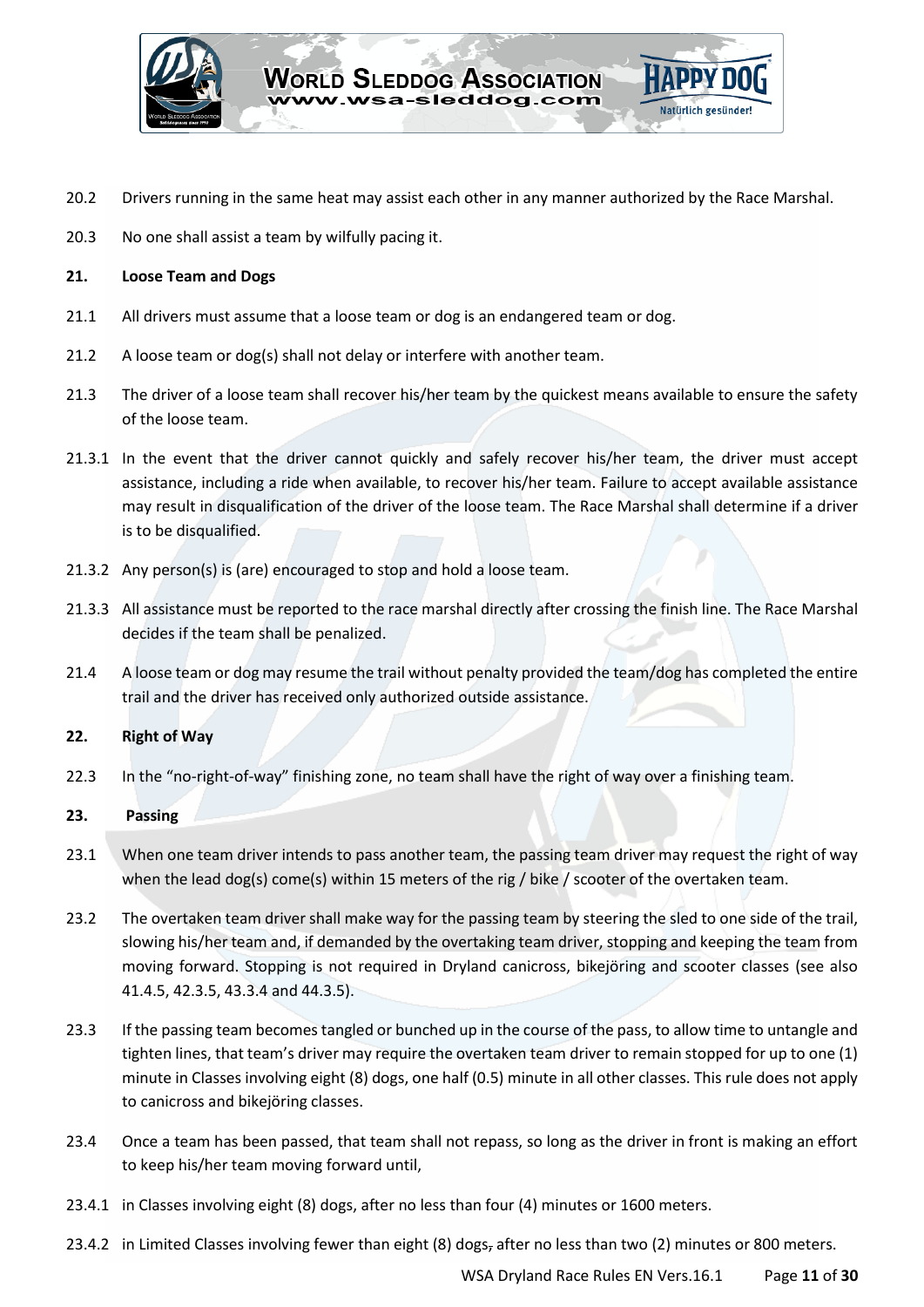

- 23.4.3 at any lesser intervals whenever both drivers are in agreement.
- 23.4.4 Rule 23.4 does not apply to canicross and bikejöring classes.
- 23.5 After a pass has been completed, a team driver that has been passed need not hold his/her team while the other driver:
- 23.5.1 repairs gear or
- 23.5.2 unhooks and transfers a dog or dogs from one position in a team to another position in the team or
- 23.5.3 goes off the race trail before the above mentioned distance or time interval has elapsed.
- 23.5.4 For canicross and bikejöring holding is not required unless the passing resulted in animal welfare problems or a crash of the driver.
- 23.6 A driver coming upon two or more teams stopped together may pass all such teams after making sure that the passing does not cause any danger for the overtaken teams. The stopped drivers shall make every effort to clear the trail for the moving team(s).
- 23.7 Teams following each other shall maintain an interval of not less than one team length, except when passing or in the no-right-of-way zone.
- 23.8 When a team is overtaken in the no-right-of-way zone, that team does not have to stop and yield the trail.

#### **24. Temperatures**

24.1 Organizers and Race Marshals shall, in close cooperation with the race veterinarian, observe the guidelines as per Annex B.III. and B.IV.

#### <span id="page-11-0"></span>IV. CONDUCT

#### **25. Responsibility and Sportsmanship**

- 25.1 All drivers shall be responsible for the conduct of their dogs, their designated handler, and themselves whenever in the race area or on the trail.
- 25.2 Common sense and good sportsmanship shall prevail. If the Race Marshal determines that a driver's, handler's or team's conduct at any time in the race area or on the trail is detrimental to the sport/race, that team shall be disqualified.
- 25.3 In principle loose dogs are not allowed at the race area. However, the Race Marshal has the right to waive this rule if he is convinced that it is in the interests of the teams, and that drivers are in full control of their dogs. The latter meaning, that the loose dogs will not bother other dogs, the stakeout area, or equipment of participants or others. In case the Race Marshal finds reason to waive the rule, he shall discuss the matter with the organizer and, if agreed upon, inform the drivers at the first drivers meeting, along with other possible supplementary regulations. If a driver or his dog(s) infringes this rule, the driver shall be penalized with, at least, a warning.
- **26. Abuse of Dogs**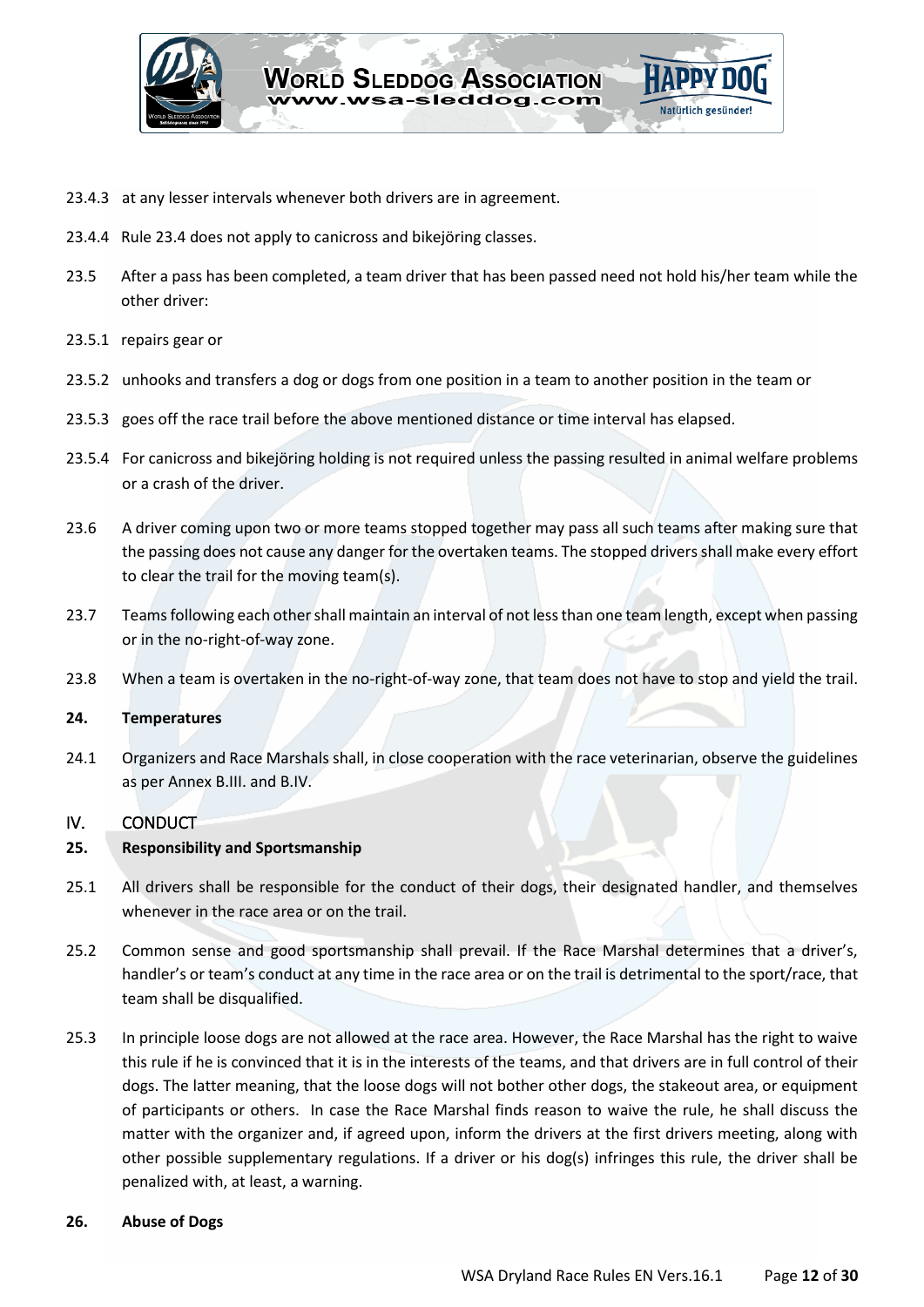

26.1 Abuse of dogs, with or without an implement, shall be prohibited. If a driver, in the opinion of the Race Marshal abuses a dog, that driver shall be disqualified.

# <span id="page-12-0"></span>V. RULES VIOLATIONS

(See also the Annex A)

#### **27. Reports by Race Officials**

- 27.1 Race officials shall report over rule violations to the Race Marshal verbally, in person or by means of communication, immediately or directly following the heat in which the violation occurred. All verbal reports shall be followed by a written report, given to the Race Marshal in principle within one (1) hour of the completion of the concerned heats.
- 27.2 The Race Marshal shall act, at his/her discretion, on any overt violations witnessed and reported by race officials. The Race Marshal shall inform the reporting official(s) on his/her decision and possible further action.
- 27.3 When a Rules Enforcing Officer finds that a rules violation has occurred, s/he shall impose a penal reaction and report the incident to the RM who may also request a hearing.

#### **28. Reports by Race Contestants**

- 28.1 Drivers wishing to report an alleged violation of the rules by another contestant shall notify the Race Marshal or the Race Marshal's representative immediately following the heat in which the incident occurred. Notification may be verbal.
- 28.2 All verbal reports shall be followed with a written report (see example of a protest form in appendix), given to the Race Marshal within one (1) hour of the completion of the participant's heat in which the alleged violation occurred.

#### **29. Protests and Hearings**

- 29.1 Any driver implicated in a report of an alleged violation of the rules will be notified of the protest by the Race Marshal and provided access to copies of the written protests as soon as they become available but in all cases before any hearings are conducted.
- 29.2. Said hearing shall be conducted by the Race Marshal.
- 29.3 Contestants subject to a penal reaction from any Rules Enforcing Officer may appeal, i.e. request a hearing before the Race Jury.

#### **30. Disciplinary Action.**

- 30.1 For violation of any WSA Regulation, the Race Marshal shall either issue a verbal reprimand, a warning or disqualify the driver and team from the race.
- 30.2 No other disciplinary action shall be imposed, unless specifically defined in the Race Rules or Race Procedures.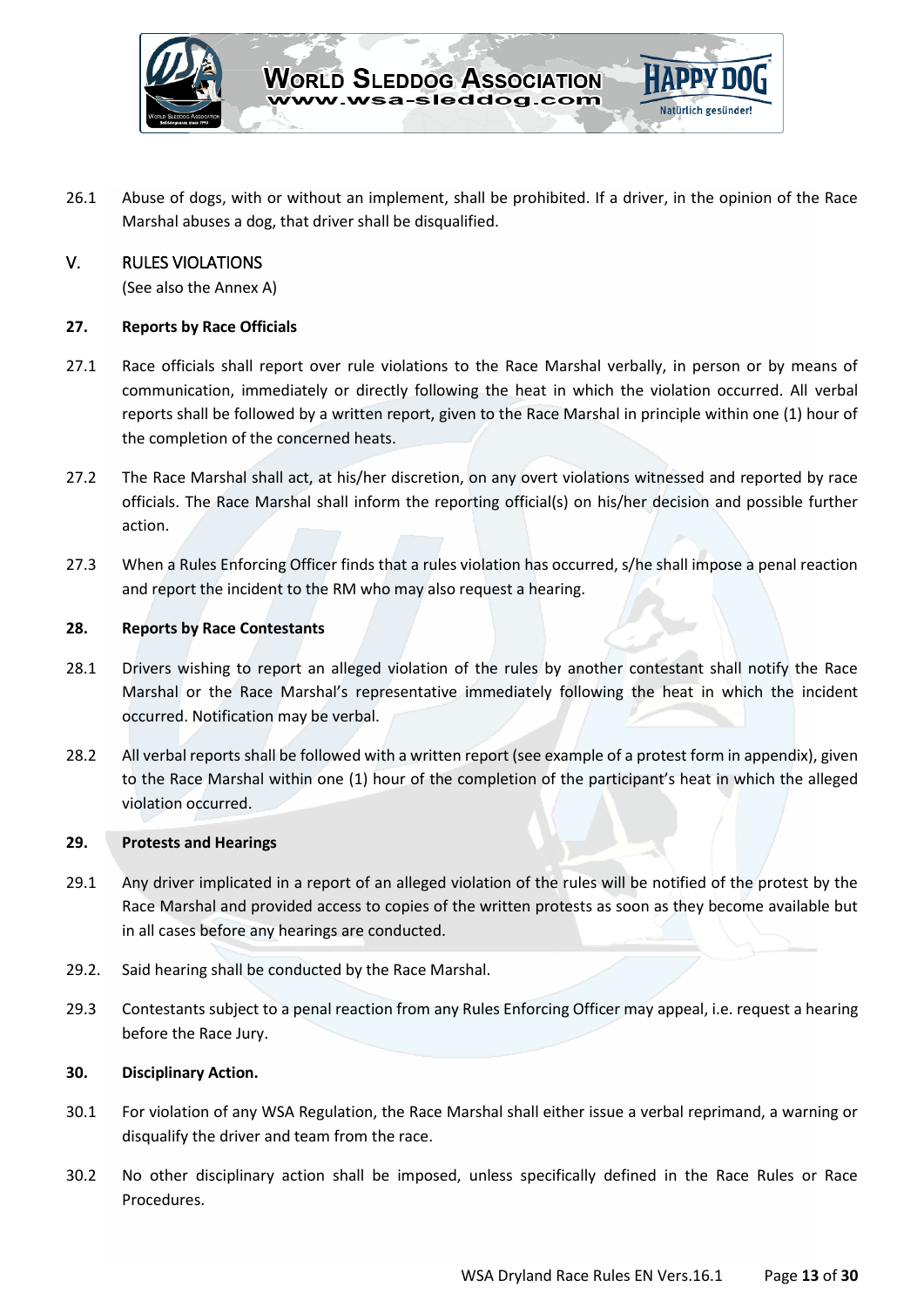

- 30.3 Decisions shall be announced as promptly as practical but no later than four (4) hours prior to the start of any ensuing heat(s).
- 30.4 Any disciplinary action following the final heat of the race shall be acted upon prior to the awards ceremony.
- 30.5 In the case of drug testing, the above time schedule does not apply to allow for laboratory findings and hearings, should the latter become necessary. No disqualification or other action will be taken against any contestant for alleged drug infractions pending the results of said tests.
- 30.6 Warnings and disqualifications shall be issued in the result list. All disciplinary actions shall be mentioned in the Race Marshal's report, with reference to the violated provision.
- 31. The decisions of the Race Marshal shall be final unless promptly appealed to the Appeals Jury if implemented (see rules 33 through 34 below) in cases concerning a contestant's further participation in the event.

#### **32. Appeals Jury at World and European Championships**

- 32.1 Any decision of the Race Marshal affecting a contestant's participation in the event may be appealed to the WSA Appeals Jury. Such appeal must be made as soon as practical following the official rendering of the decision. The appeal must be in writing in the German or English language and shall state the alleged infraction, the decision reached, the penalty imposed and what the contestant believes to be incorrect or unfair.
- 32.2 In World and European Championship events, the Appeals Jury shall consist of either three or five members depending on the number of WSA officials assigned to take part (either one or two officials, appointed by the WSA President) on the jury. The other members of the jury will be national team leaders elected to serve on the jury by the other national team leaders.
- 32.2.1 If two WSA officials are appointed, then three team leaders will be elected.
- 32.2.2 If only one WSA official is appointed, then only two national team leaders will be elected.
- 32.2.3 The two national team leaders receiving the next highest amounts of votes cast after those elected will serve as alternates in case one or more of the team leaders on the jury are required to decline their appointment due to a potential conflict of interest in any specific appeal.
- 32.2.4 The team leader members shall be elected by a secret vote of all team leaders. All team leaders are in principle eligible and no nominations will be held prior to the voting. All team leaders will receive a ballot with a place for either two or three names to be filled in. Team leaders may vote for themselves but may only cast one vote for any single name. The team leaders with the highest number of votes will fill the positions on the jury followed by the alternate positions.
- 32.2.5 The President shall designate which WSA official is to serve as the chair of the Appeals Jury.
- 32.3 In principle drivers and /or member organizations may appeal the decision of the Appeal Committee via the WSA Disciplinary Committee. However, during an event the decision of the Appeal Committee will stay.
- **33. Appeals Jury at Events other than World and European Championships**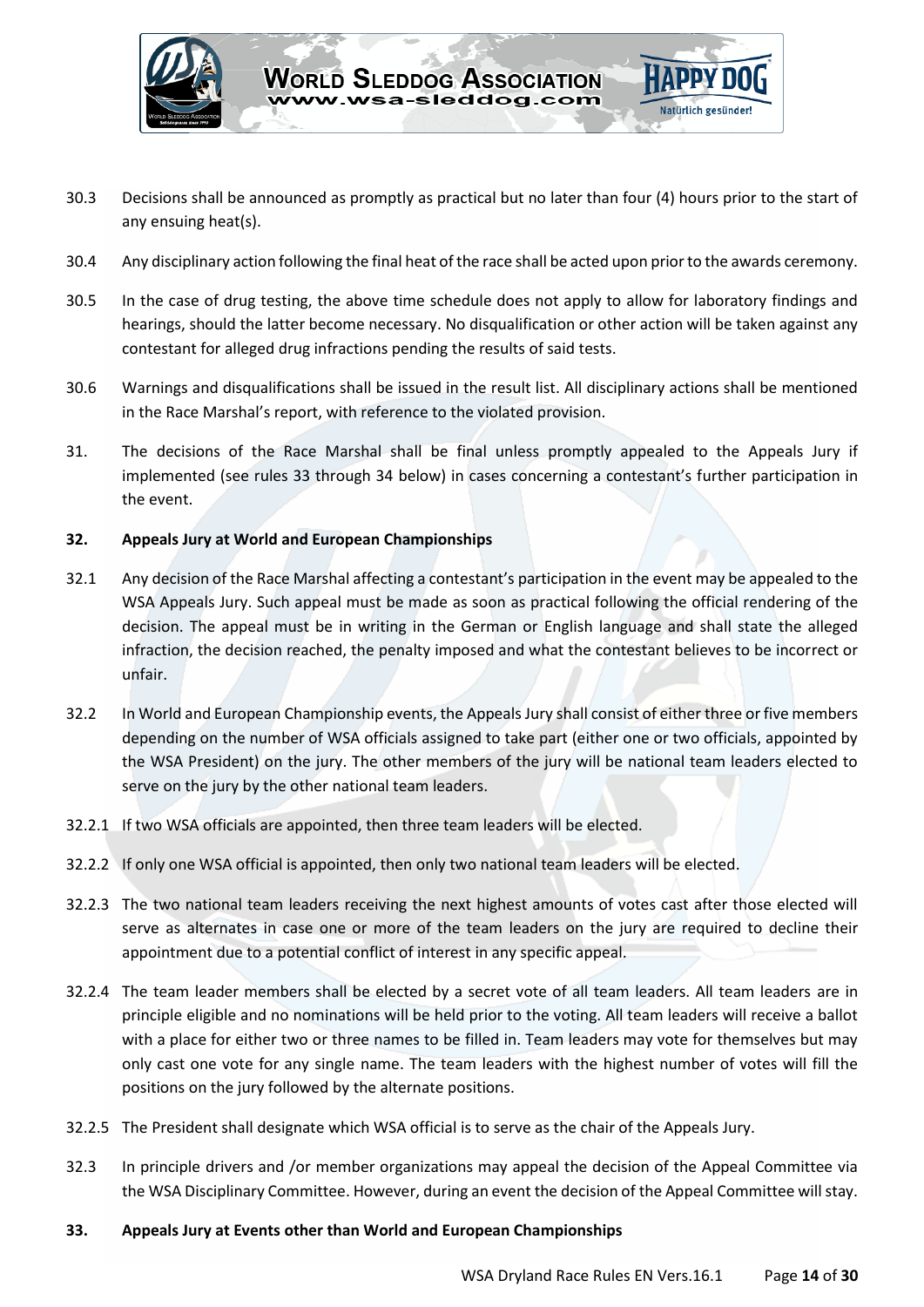

33.1 In events other than the World and European Championships, it is left to the choice of the organizer whether or not to implement a similar Appeals Jury. In last instance, the decision may be appealed via the applicable governing body of the member organization.

#### **34. Appeals Jury Investigation and Decision**

- 34.1 The jury shall conduct a new and independent investigation into the allegations.
- 34.2 The jury will render a decision following secret deliberations. They may affirm, overturn or modify the decision of the Race Marshal in any way necessary to achieve a correct and just outcome.
- 34.3 The jury will announce its decision as soon as possible so as not to interfere with the subsequent heats of the affected class.

# <span id="page-14-0"></span>VI. ANIMAL WELFARE RULES

- 35. Supplementary to the WSA Ethics paper and dog transportation guidelines, the following rules apply:
- 35.1 All drivers shall guarantee- and be responsible for- the welfare of their dogs
- 35.2 Rule offences shall be corrected immediately, with the race rule 26.1 being decisive (dog abuse = disqualification). RGOs and RMs shall not hesitate to report serious offenders to a higher level.

#### **36. Means of transportation**

- 36.1 All means of transportation for dogs shall guarantee protection against the weather (temperature, wind, rain etc.) as well as against exhaust gasses.
- 36.2 In case of the transport of one or two dogs without a box, the dogs shall never be transported loose and never be fastened via a line to the collar. For the safety of dogs always dog boxes are to be preferred.
- 36.3 A sufficient supply of fresh air and a good air circulation shall be present.

#### **37. Dog boxes**

- 37.1 In case of more than 2 dogs, the animals shall be transported in boxes. These shall be well- and safely constructed, preventing escape and / or injury of the dogs
- 37.2 Since dogs vary in size, the dimensions of the boxes are not strictly laid down. However, for safety reasons boxes shall be neither too small nor too large. The box shall be large enough for the dog(s) to stretch out, stand up, turn around and to curl up.
- 37.3 In case countries do have official, specific regulations for dog boxes, the RGO shall, in case of an international event, publish the eventual deviating regulations in the race invitation.
- 37.4 The boxes shall be clean and dry. If hay or straw is used it shall be fresh. If other material is used it shall be as such as it cannot harm the dogs.
- 37.5 Inside the boxes, the dogs shall not be chained.
- 37.6 Dogs in their boxes shall never be unattended for a long period. If the driver/ handler for some reason cannot meet this requirement, he/ she shall make arrangements with somebody else (and leave a key)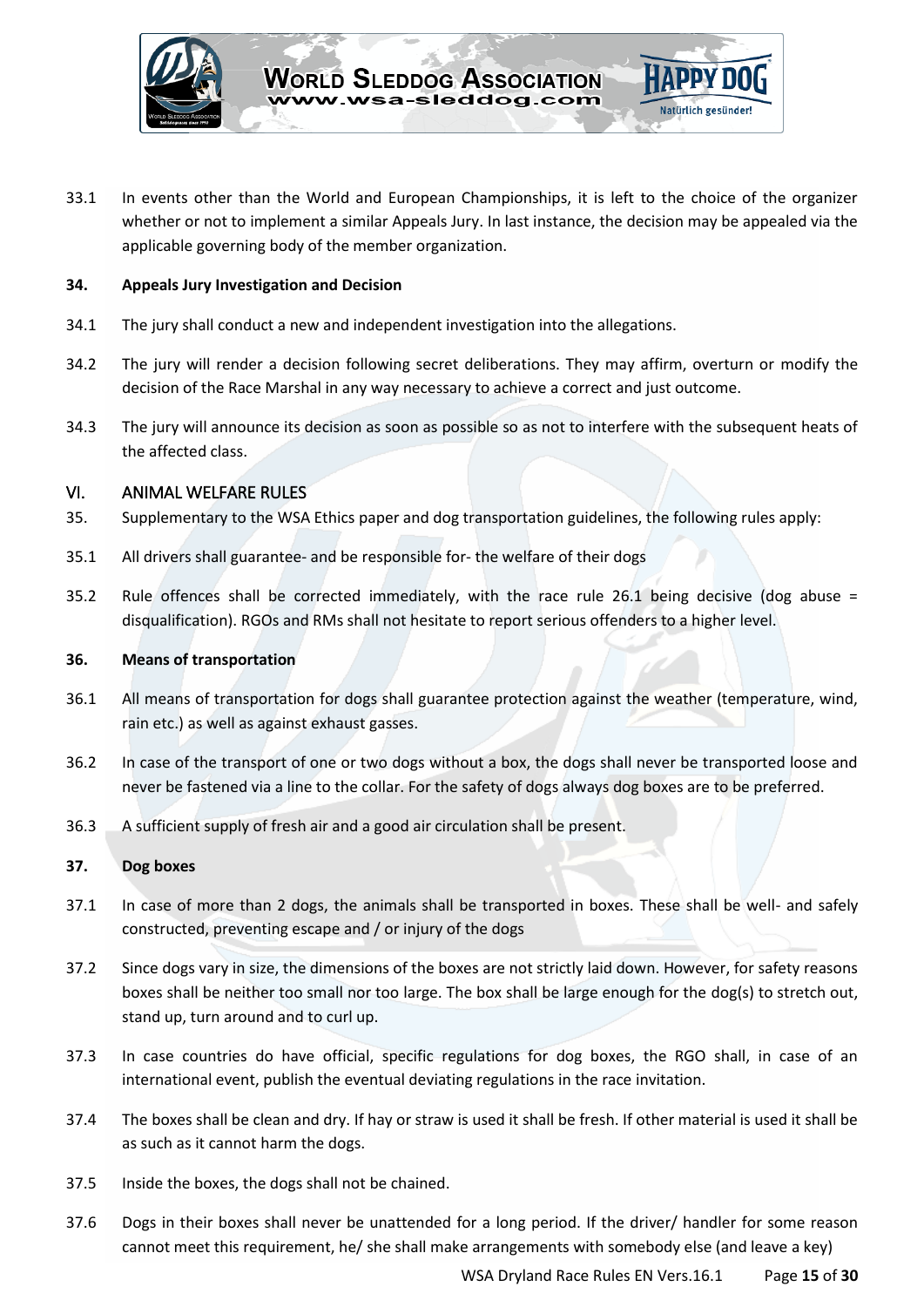

#### **38. Stake-outs etc**.

- 38.1 Stake out chains/ cables, drop chains/ cables and other tie on means shall be so constructed that comfort and some freedom of movement is guaranteed. It shall be possible for the individual dog to lie down.
- 38.2 The chain / cable at which the dog is fastened shall never be such long that they could create dangerous situations for the dogs like tangling with another dog or even suffocation.
- 38.3 All material shall be in good condition preventing possible injury. The ends of cable lines shall be wrapped to prevent injury because of unravelling of the ends.
- 38.4 Dogs at stake outs or on drop-out chains shall be attended.
- 38.5 Drivers/ handlers shall keep the stake out/ parking area clean, leave no food and dispose of the dog droppings or other waste in containers available for that purpose. If no such containers are foreseen , one should take the garbage for disposal at another suitable place not disturbing other persons.
- 38.6 Mating of bitches shall not be allowed at race sites.
- 38.7 Puppies shall not be allowed at events unless they are fully inoculated. Persons bringing puppies to an event site without correct papers will be asked to leave.
- 38.8 Puppies shall not be offered for sale at an event site.
- 38.9 Physical or verbal abuse by any person of any person at any part of the event site is forbidden.

#### **39. Equipment**

- 39.1 Harnesses and Lines
- 39.1.1 All dogs shall be harnessed in single or double file.
- 39.1.2 All harnesses shall be well fitting and at least be padded around the neck and chest area. They shall be made from flexible fabrics. Lines must be free from excessive wear.
- 39.1.3 All multiple dog teams must have a snub line attached to the gangline between the rear of the team and point where it is attached to the rig/ scooter. This snub line must be of a length that is long enough to enable release from a static object (e.g. gate post or tree) by the driver whilst on, and in control of the rig or scooter.
- 39.1.4 Chain lines are strictly prohibited. All other lines shall not endanger the dogs welfare and are subject to the approval of the Race Marshal (see 7.2).
- 39.2 Helmets and other safety equipment
- 39.2.1 For all participants, with the exception of canicross, a helmet is mandatory. The helmet should be a model approved by a national test registry.
- 39.2.2 It is not recommended to tie oneself to the rig/ bike/ scooter or to the line. If one does, it is at his/her own risk and the tie line must be easy to undo by either using a loose loop around the wrist or a quick release
- 39.3 Other equipment
- 39.3.1 The Race Organizer may mandate additional special rules for safety equipment.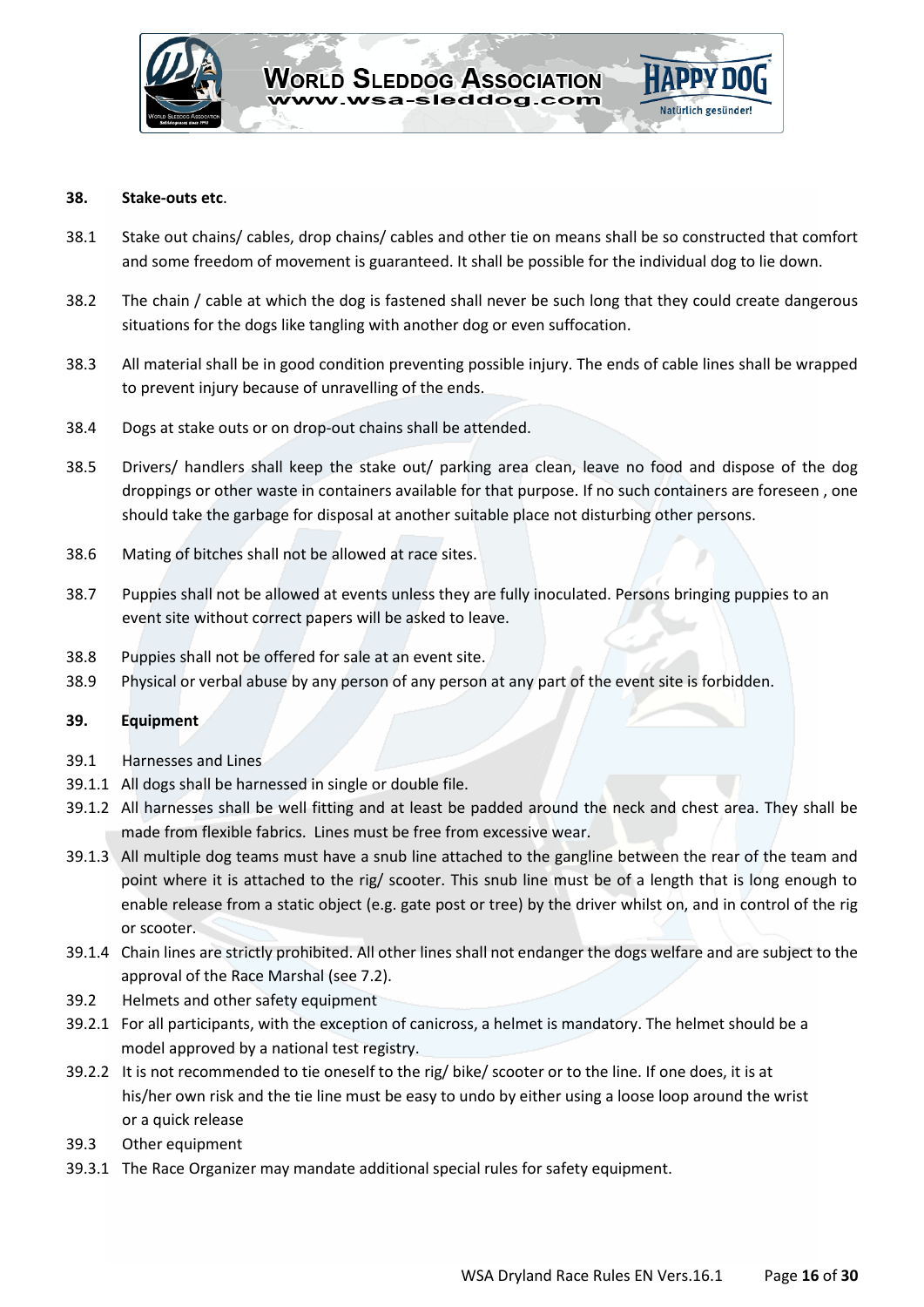

# <span id="page-16-0"></span>CHAPTER TWO: SPECIAL RULES FOR DRYLAND CLASSES

#### <span id="page-16-1"></span>I. ENTRY RULES

- **40. Entry Rules**
- 40.1 At the option of the race-giving organization, competitions may be held in the following disciplines:
- 40.1.1 Canicross
- 40.1.2 Bikejöring one dog
- 40.1.3 1 and 2-dog Scooter
- 40.1.4 4-, 6-, 8-dog Rig
- 40.2 After the first heat and each ensuing heat, a driver may voluntarily reduce the size of the team, subject to class minimums. See also V. RIG CLASSES.
- 40.3 The Race Marshal may reduce the size of any team determined to be too large for the designated driver.
- 40.4 Any dog having raced in one class of a Dryland race shall not be eligible to race in a second class on the same day, unless the second class is canicross.

#### <span id="page-16-2"></span>II Canicross

#### **41. Canicross**

41.1 A canicross team consists of a competitor, racing solely on foot, and one dog.

# 41.2 Classes

For the age of the athletes see Annex F.I.: Age of athletes for each class At the option of the race giving organization, competitions may be held in the following classes:

- 41.2.1 Canicross junior men (DCMJ) and Canicross Junior women (DCWJ).
- 41.2.2 Canicross senior men (DCM) and Canicross senior women (DCW).
- 41.2.3 Canicross veteran men (DCMV) and Canicross veteran women (DCWV).
- 41.2.4 A competitor shall not run in both junior and senior or senior and veteran classes during the same event.
- 41.2.5 Children classes with competitors being younger than the ages of juniors as outlined in Annex F.I. may also be held but not as Championship classes.
- 41.3 Equipment
- 41.3.1 The dog shall be attached to the driver by a line with shock absorber at all time. The snub line shall be attached to the driver by a hip belt or any other harness type equipment (at least 7 cm wide over the spine). It is prohibited to have any form of metal hook or ring at the driver's end of the line. The expanded snub line shouldn't be less than 2 meters and shouldn't exceed 3 meters in length.
- 41.4 Start, Trail and Finish Rules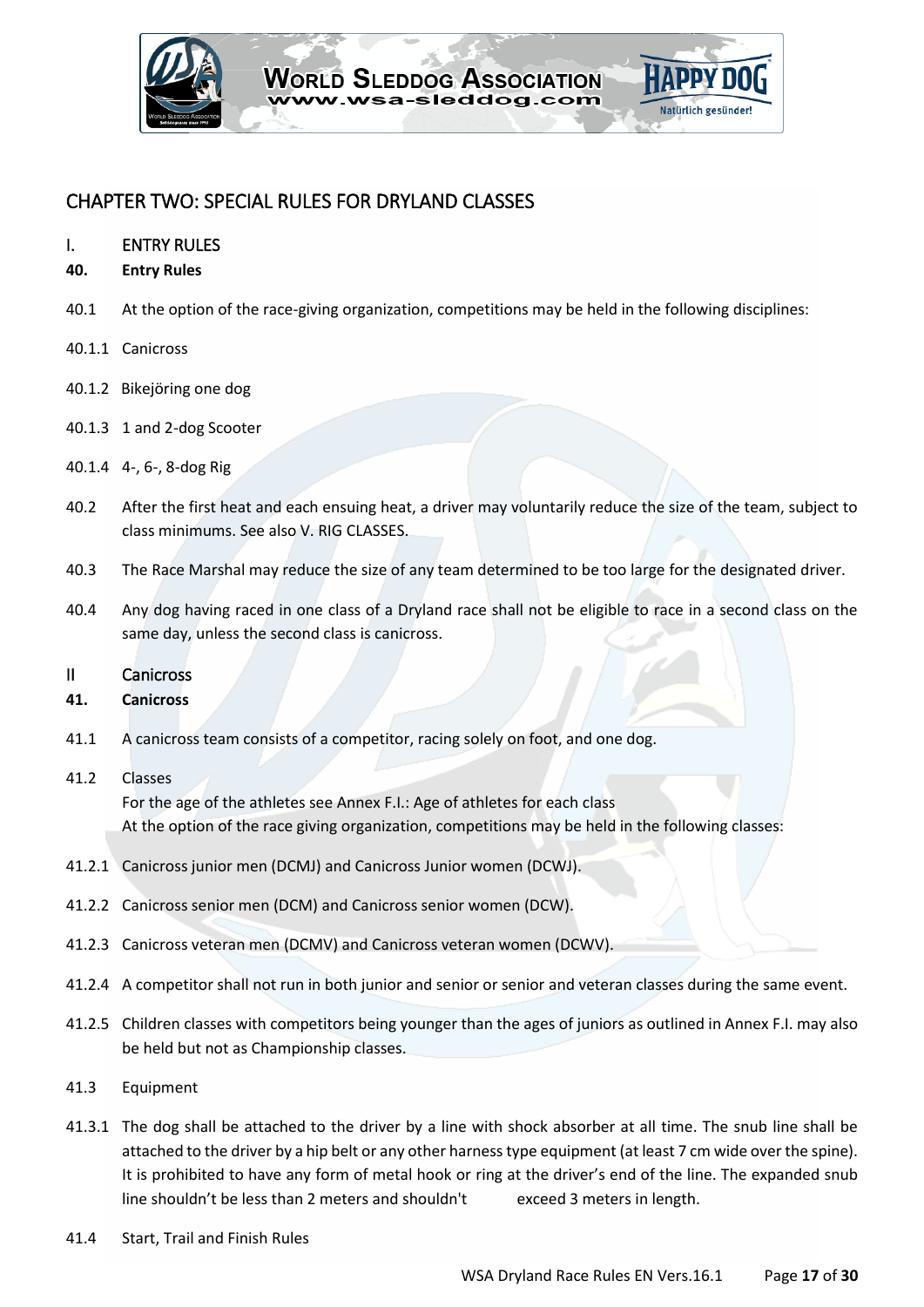

- 41.4.1 The competitor and the dog shall wait behind the starting line until the start signal has been given.
- 41.4.2 The driver shall not pace the dogs by running ahead of or force the dog to run in any way.
- 41.4.3 Pulling the dog or forcing the dog to move forward by any means is strictly forbidden.
- 41.4.4 If a dog becomes unfit or refuses to advance for any reason, the competitor is not permitted to finish the heat.
- 41.4.5 During the overtaking procedure, the overtaken team shall make unimpeded way for the passing team. On the command "TRAIL," the participant and the dog are obliged to hold the same side of the trail and slow down.
- 41.4.6 If a mass start is organized, all the competitors of the same class shall wait together behind the starting line holding their dog by the collar or the harness. If they cannot all stay on one line, they shall set more lines as required. Seeded competitors, if any, shall stay on the first line(s) ahead of the non-seeded competitors.
- 41.4.7 Finish rules: See Chapter One, 17.

#### <span id="page-17-0"></span>III. BIKEJÖRING

### **42. Bikejöring One Dog**

42.1 Classes

For the age of the athletes see Annex F.I.: Age of athletes for each class

At the option of the race giving organization, competitions may be held in the following classes:

- 42.1.1 Bikejöring .junior men (DBMJ) and Bikejöring junior women (DBWJ)
- 42.1.2 Bikejöring senior men (DBM) and Bikejöring senior women (DBW).
- 42.1.3 Bikejöring veteran men (DBMV) and Bikejöring veteran women (DBWV).
- 42.2 Equipment
- 42.2.1 The dog shall be attached to the bicycle or to the driver by a line with shock absorber not less than 2.5 meters expanded and not exceeding 3 meters in length expanded in front of the bike. If the line is attached to the driver, it should be by a hip belt (at least 7 cm wide over the spine). It is prohibited to have any form of metal hook or ring at the driver's end of the line.
- 42.2.2 The bicycle shall be equipped with an efficient brake on each wheel.
- 42.2.3 All drivers must wear a helmet approved by a national test registry. Wearing gloves is recommended.
- 42.2.4 Studded tires are not allowed on bikes
- 42.3 Start, Trail and Finish Rules
- 42.3.1 The front wheel of the bicycle shall determine the starting point of the team and shall stay behind the starting line until the start signal has been given.
- 42.3.2 The driver shall not pace the dog by driving ahead.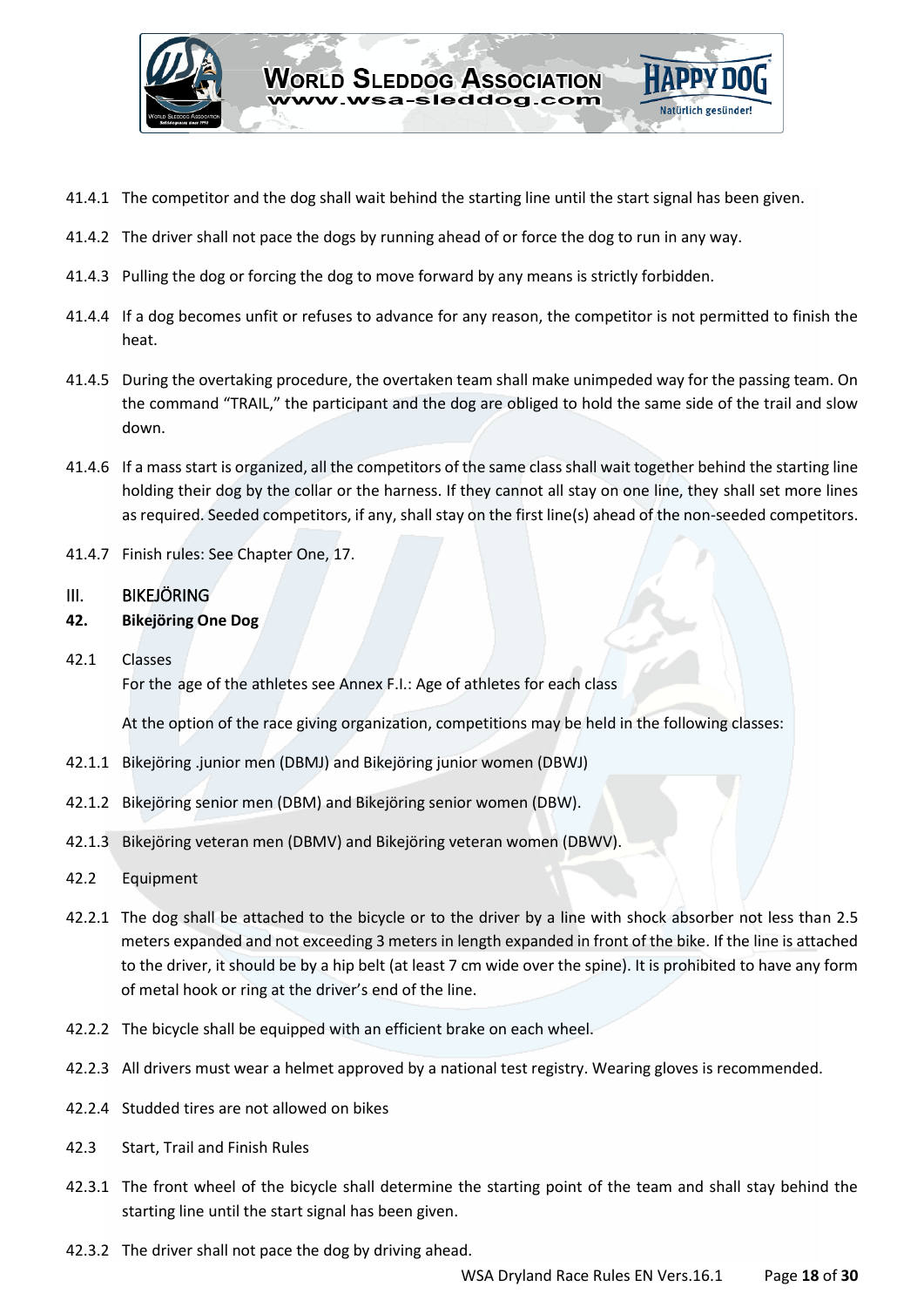

- 42.3.3 Pulling the dog or forcing the dog to move forward by any means is strictly forbidden.
- 42.3.4 If a dog becomes unfit or refuses to advance for any reason, the driver is not permitted to finish the heat.
- 42.3.5 During the overtaking procedure, the overtaken team shall make unimpeded way for the passing team. On the command "TRAIL," the participant and the dog are obliged to hold the same side of the trail and stop pedalling.
- 42.3.6 Finish rules: See Chapter One, 17.

# <span id="page-18-0"></span>IV. SCOOTER

- **43. Scooter**
- 43.1 Classes

For the age of athletes, see Annex F.I.: Age of athletes for each class

At the option of the race giving organization, competitions may be held in the following classes:

- 43.1.1 Scooter one dog (DS1). A Scooter one dog team consists of a driver riding a two-wheeled scooter-type vehicle pulled by one dog.
- 43.1.1.1 Providing that there are enough competitors for both categories, Scooter one dog class shall be divided into men (DSM1/ DSM1J) and women (DSW1/ DSW1J) categories.
- 43.1.2 Scooter 2-dog (DS2).
- 43.1.2.1 A Scooter 2-dog team consists of a driver riding a two-wheeled scooter-type vehicle pulled by one or two dogs.
- 43.2 Equipment
- 43.2.1 The dog shall be attached to the scooter by a line with shock absorber not less than 2.5 meters expanded and not exceeding 3 meters in length expanded in front of the scooter.
- 43.2.2 A neckline shall be used in two-dog classes
- 43.2.3 The scooter must not be fitted with any device to assist propulsion and shall be equipped with an efficient brake on each wheel.
- 43.2.4 Bicycles without pedal mechanisms and bicycles with the pedal mechanisms blocked will be allowed.
- 43.2.5 Light three- and four-wheeled rigs will be allowed in the Scooter classes and **are compulsory in DS2J class**
- 43.2.6 The minimum wheel diameter shall be 12 inches (30 cm).
- 43.2.7 All drivers must wear a helmet approved by a national test registry. Wearing gloves is recommended.
- 43.2.8 Studded tires are not allowed on scooters
- 43.3 Start, Trail and Finish Rules
- 43.3.1 The front wheel of the scooter shall determine the starting point of the team and shall stay behind the starting line until the start signal has been given.
- 43.3.2 The driver shall ride the scooter behind his/her dogs.
- 43.3.3 If a dog becomes unfit or refuses to advance for any reason, the driver is not permitted to finish the heat.
- 43.3.4 During the overtaking procedure the overtaken team shall make unimpeded way for the passing team. On the command "TRAIL," the participant and the dog are obliged to hold the same side of the trail and slow down.
- 43.3.5 Finish rules: See Chapter One, 17.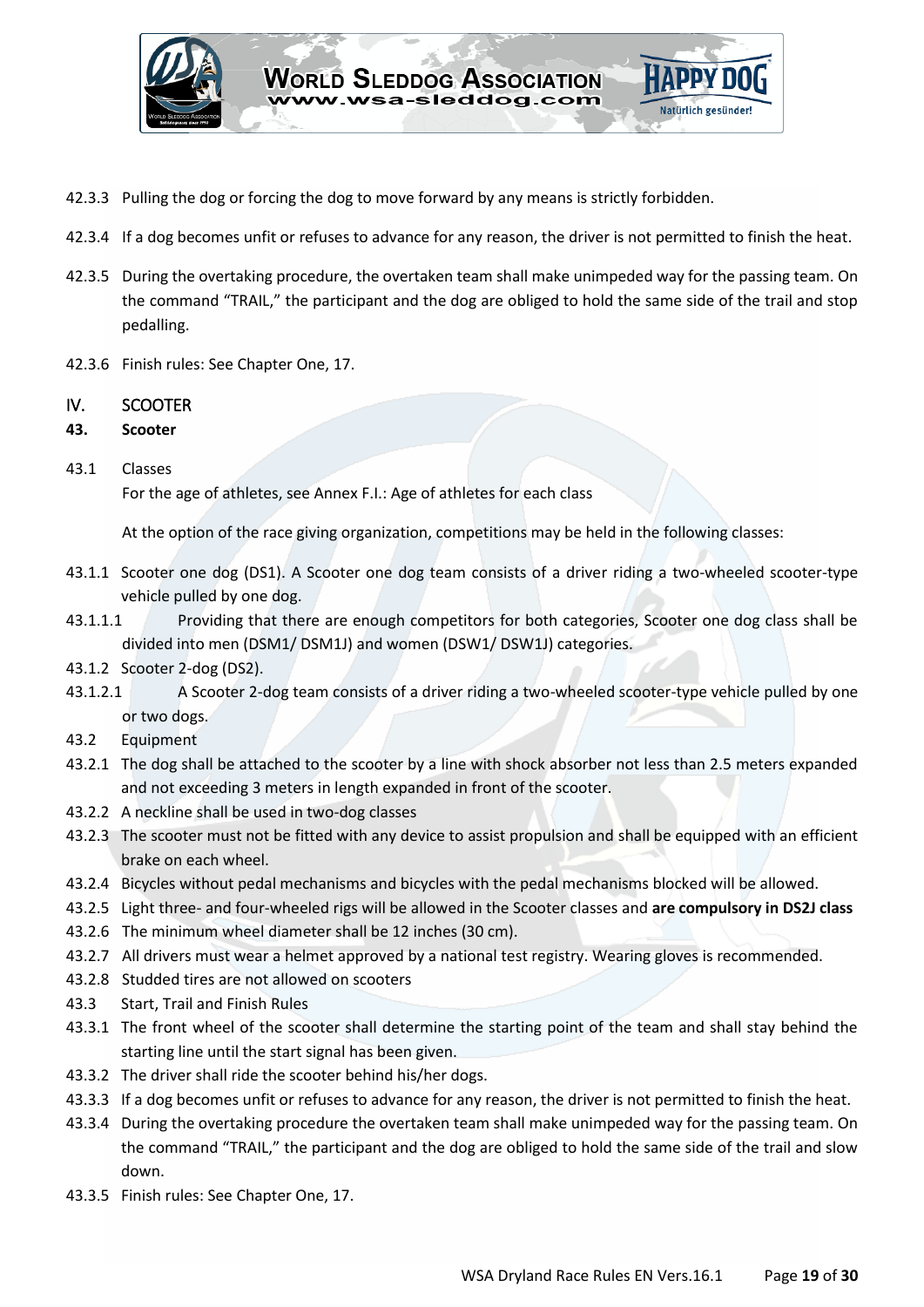

# <span id="page-19-0"></span>V. RIG CLASSES

# **44 Rig Classes**

## 44.1 Classes

For the age of the athletes, see Annex F.I.: Age of athletes for each class

At the option of the race giving organization, competitions may be held in the following classes:

- 44.1.1 Rig Classes **4-Dog rig (DR4)**: A limited Four-Dog rig shall consist of not more than four (4) dogs and not less than three (3) dogs.
- 44.1.2 **6-Dog rig (DR6)**: A limited Six-Dog rig shall consist of not more than six (6) dogs and not less than four (4) dogs.
- 44.1.3 **8-Dog rig (DR8)**: A limited Eight-Dog rig shall consist of not more than eight (8) dogs and not less than five (5) dogs.
- 44.2 Equipment
- 44.2.1 All dogs shall be harnessed in single or double file.
- 44.2.2 All dogs shall be fastened to the tug line, which shall be made of non rigid, flexible line, with a neck line and a tail line with the exception of the leader(s), who may run without a neck line.
- 44.2.3 The rig in 4-Dog classes may either have three (3) or four (4) wheels. A 4-wheeled rig shall be used in DR6 and DR8 classes. The minimum wheels diameter shall be 12 inches (30 cm). All rigs shall be equipped with:
- 44.2.3.1 An efficient brake on the back wheels. Having brakes in the front wheels is recommended in 4-dog class. Front wheel brakes are compulsory in 6 and 8-dog classes
- 44.2.3.2 Sufficient drop chains or cables to tether dogs at the dropping check points
- 44.2.4 All drivers must wear a helmet approved by a national test registry. Wearing gloves is recommended
- 44.2.5 Studded tires are not allowed on rigs. Rigs must not exceed 150cm (60") in overall width. Rigs must not be fitted with any device to assist propulsion. Rigs shall be well and safely constructed. There should be no excessive play in wheel bearings or headset bearings. Rigs must be adapted to the number of dogs in the team, be stable and shall, as much as possible, guarantee the safety of dogs and drivers. Rigs must be fabricated in such a way as to avoid the creation of any sharp projection
- 44.3 Start, Trail and Finish Rules
- 44.3.1 The front wheel(s) shall determine the starting point of the team and shall stay behind the starting line until the start signal has been given.
- 44.3.2 The driver may ride the rig, pedal or run as wished.
- 44.3.3 The driver shall not pace the dogs by running ahead or force the dog to run in any way.
- 44.3.4 Dog drop check points shall be provided at least every 3 km and may be combined with normal check points. They shall be equipped with a stake-out and water. Drivers must carry sufficient drop chains or cables to tether dogs at the dropping check points. Any dog suffering injury or becoming unfit to run during competition may be dropped at the nearest dog drop point, with the remainder of the team able to complete the race without penalty provided that the requirements of the class definitions are adhered to. Dogs dropped at check points shall not be allowed to start in succeeding heats. If no possibilities are provided to drop dogs and a dog becomes unfit or refuses to advance for any reason, the driver is not permitted to finish the heat. For safety reasons, the transport of a dog on the rig is strictly forbidden in all classes. Dropped dogs will be recovered at the end of the class by the race officials. Where no marshal point is available, no dog should be tethered and left unaccompanied. The competitor should snub their team at the soonest opportunity and await recovery by race officials at the end of the current class. The competitor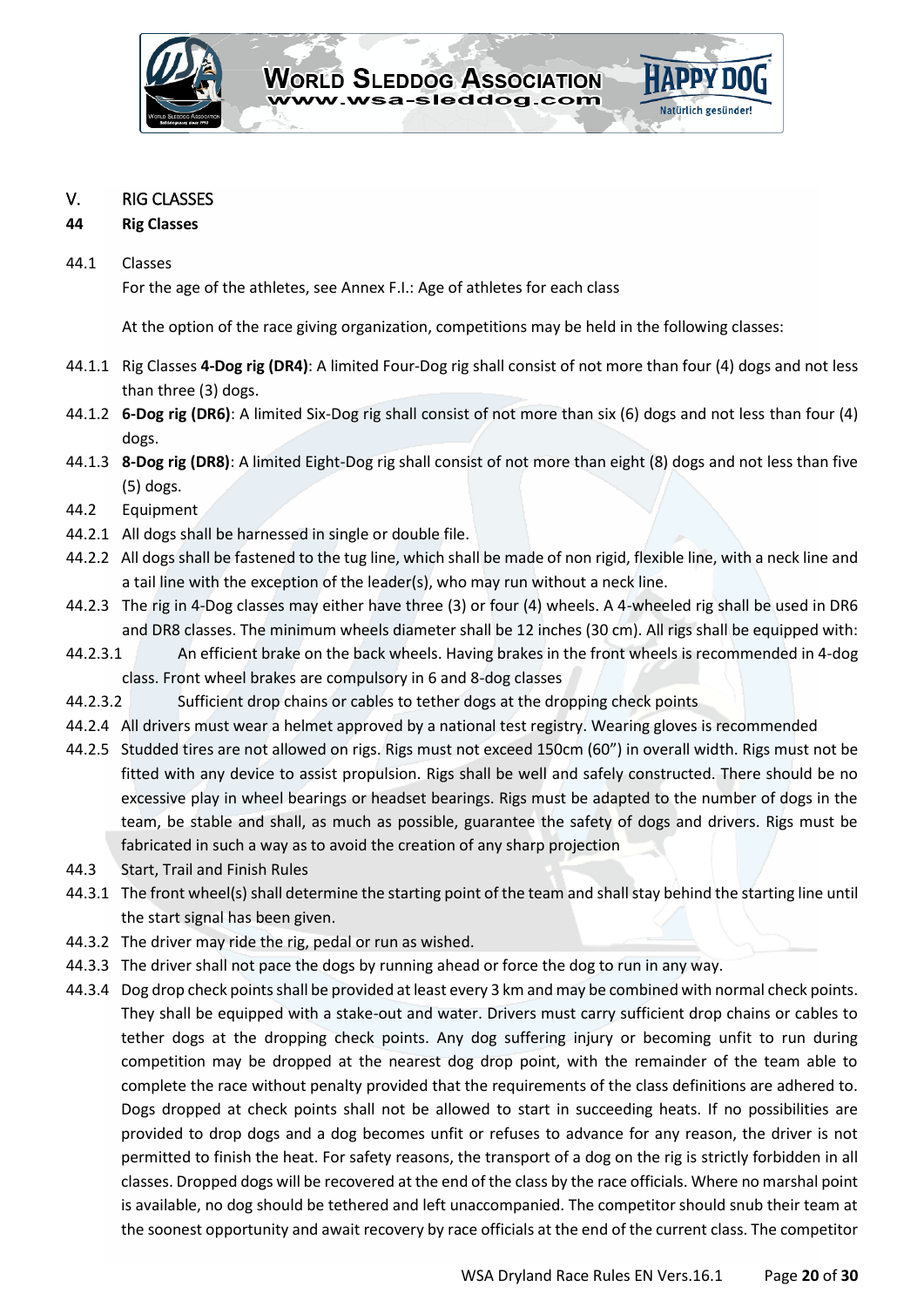

will be disqualified for that day's heat.

- 44.3.5 During the overtaking procedure the overtaken team shall make unimpeded way for the passing team. On the command "TRAIL," the overtaken team is obliged to hold the same side of the trail and slow down. On the command "STOP," the overtaken team is obligated to stop movement forward. Chapter One, 23 applies.
- 44.3.6 Finish rules: See Chapter One, 17.

# <span id="page-20-0"></span>VI. DISTANCES

45. For Dryland distances see Annex D.II.

# <span id="page-20-1"></span>VII. TEMPERATURES

46. For guidelines on temperatures at Dryland races see Annex B.III.

# <span id="page-20-2"></span>VIII. AGES OF DOGS

# **47. Ages of Dogs**

The dogs shall be at least 15 months old in the same month of the first day of the World/ European Championship in canicross and rig classes and at least 18 months old in bikejöring and scooter classes (regardless of whether a scooter or a lightweight rig is used).

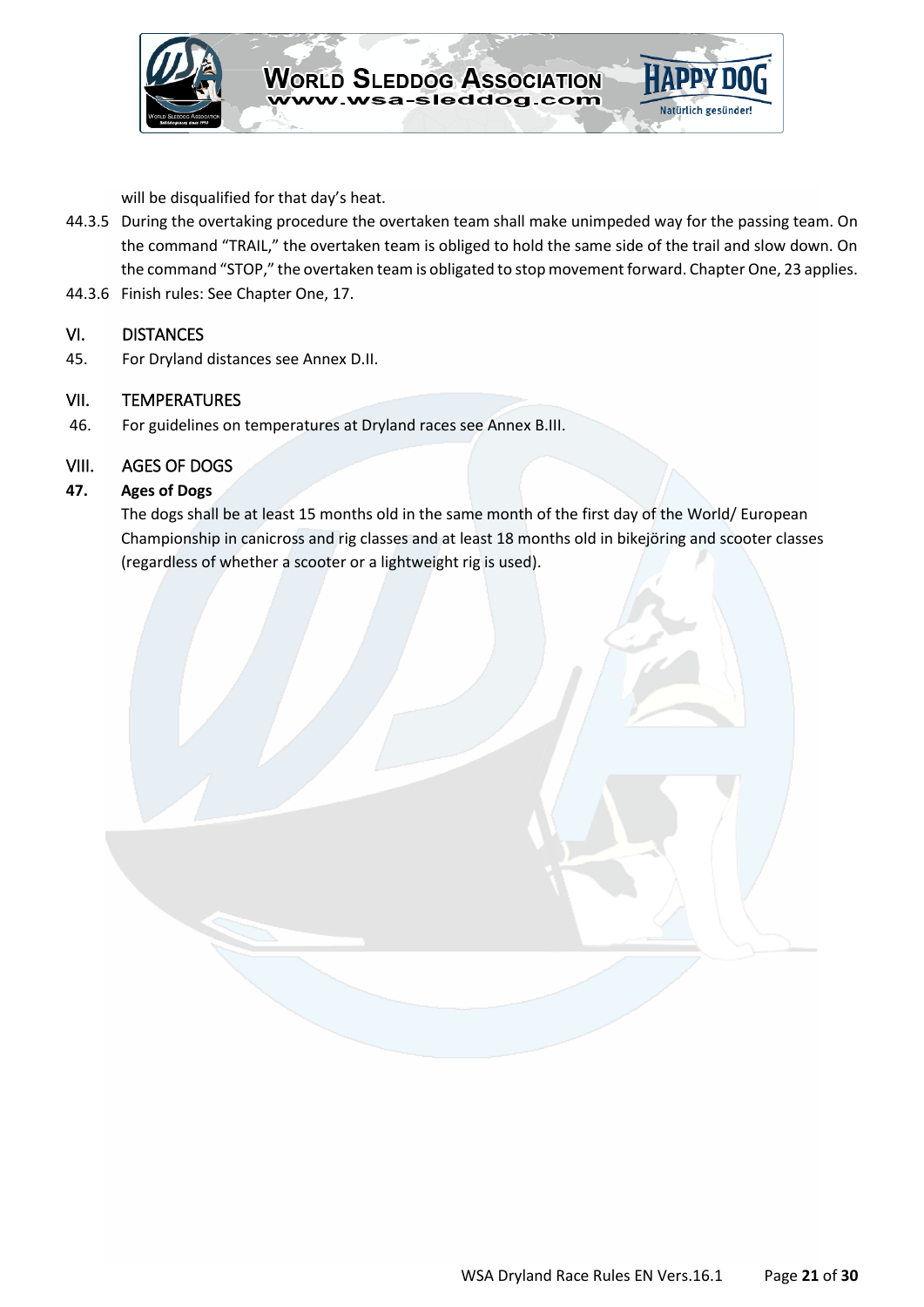

# <span id="page-21-0"></span>ANNEX

# <span id="page-21-1"></span>A. RULES ENFORCEMENT

# **A.I. Rules Enforcing Officers**

- 1 Race Judges are the Rules Enforcing Officers at an event. Rules Enforcing Officers shall be appointed and exercise their assignments according to the WSA Officials Regulations.
- 2 A Race Judge should have an WSA Race Judge License but shall have at least a Race Judge License from an IFSS recognized body.
- 3 Two of the Race Judges shall be appointed Race Marshal and Chief Judge, respectively. The Race Marshal shall have the ultimate authority, and the ultimate responsibility, at the event. The Race Marshal is the only official who can decide upon a disqualification.
- 4 All Race Judges shall have the full authority to enforce all Race Regulations, within the prescribed limits.
- 5 References to the Race Marshal in WSA Regulations also apply for Race Judges, when appropriate.
- 6 A Race Judge may delegate parts of his/her authority to designated officials, except the authority to impose penal measures.
- 7 At World Championships and European Championships no Rules Enforcing Officer may be a participant of the event. During other events the Race Marshal is not allowed to participate but the other judges may. If so, they shall not judge in the class they entered and also take no part in the deliberations of said class.
- 8 Details on the appointment and the obligations of WSA judges are available on the WSA Race Judge Regulations and licensing procedures which are also interesting and binding for organizers and member organizations.

#### **A.II. Race Jury and Appeals Jury**

(see also Race Rules 27 through 34)

- 9 The Race Judges shall constitute the Race Jury of the event. The Race Marshal shall be the Race Jury's chairperson.
- 10 The Race Jury shall be summoned by its chairperson
- 10.1 when requested by one of its members,
- 10.2 for a hearing,
- 10.3 for reviewing a rules violation which might lead to a disqualification.
- 11 The Race Jury decides whether its deliberations shall be held in a closed session or not.
- 12 The Race Jury shall decide on the eventual choice of penal measures in all cases laid before it. The Race Jury's chairperson shall have a casting vote in case of a tie. In the question of a disqualification, the chairperson may vote differently with his/her casting vote.
- 12.1 In World and European Championships, the Appeals Jury may be appealed to by a team leader when a decision of the Race Marshal is affecting the participation of a contestant in the event.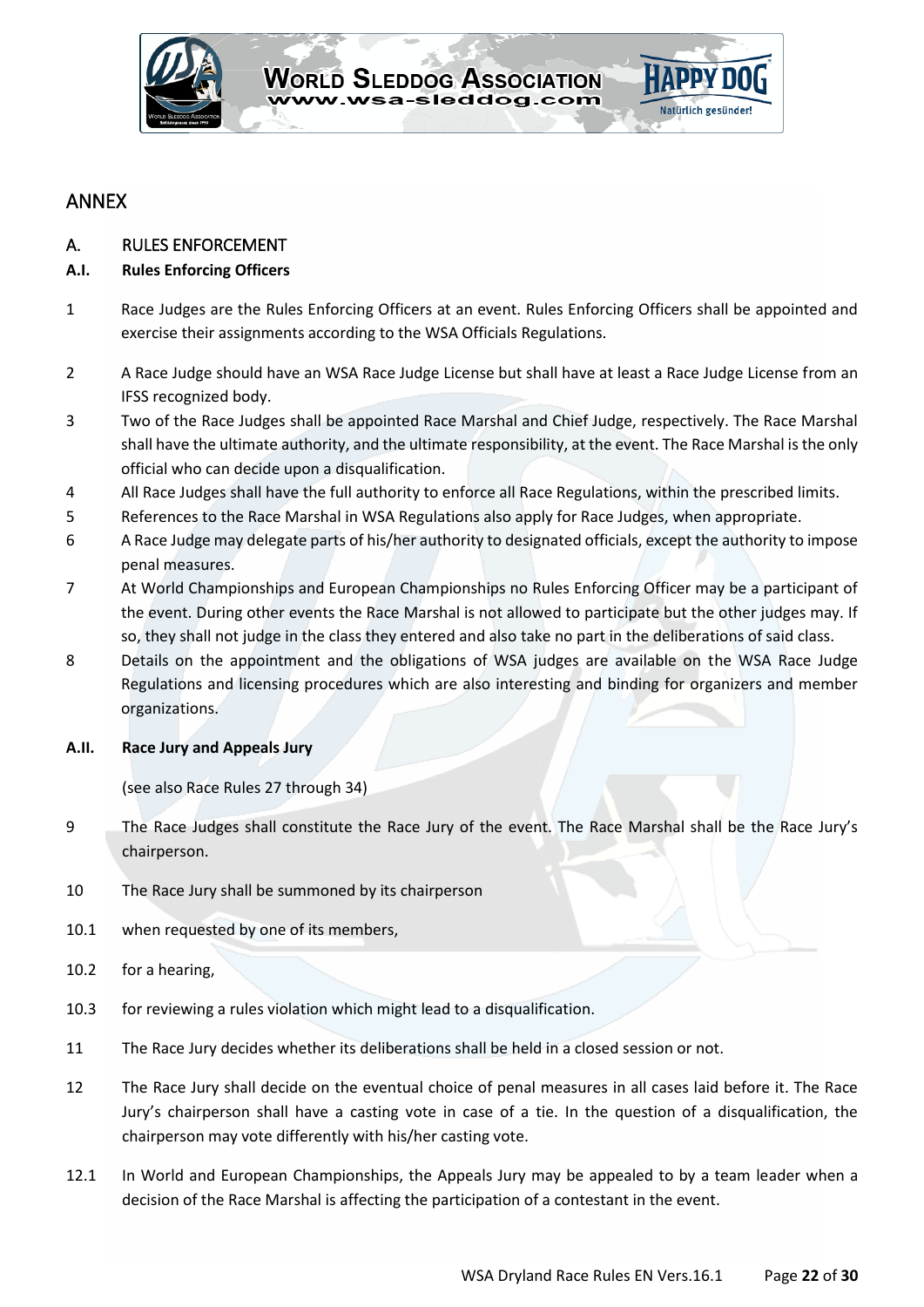

12.2 The Appeals Jury shall consist of three or five members depending on the number of officials assigned to take part (either one or two appointed by the WSA President) on the Appeals Jury. The other members of the Appeals Jury will be national team leaders elected to serve on the Appeals Jury by the other team leaders.

#### **A.III. Penal Measures**

- 13 If the violated race regulation does not mandate any unconditional reaction, the choice of penal measures shall be made according to the following:
- 13.1 Reprimand: for a minor rules infraction with no consequences for any participant, and being the contestant's first offence in the event.
- 13.2 Warning: for a minor or negligent infraction of the race regulations, which does not give the contestant any significant advantage and entails no significant disadvantage to his/her fellow contestants, and is not deemed detrimental to the sport.
- 13.3 Disqualification:
- 13.3.1 when the contestant intentionally, or by gross negligence, violates the race regulations, and this has given him/her an advantage, or any of his/her fellow contestants a disadvantage,
- 13.3.2 in case of a recurrence, when the contestant has already been given a warning or reprimand for the same or similar offence,
- 13.3.3 in case of repeated offenses, showing that the contestant is not capable of, or willing to, pay heed to the race regulations.
- 13.3.4 in case of dog abuse with or without implement.
- 13.3.5 in case of verbal or physical abuse of race officials and unsportsmanlike behaviour.
- 13.3.6 Time disqualification: An eventual time disqualification shall be noted on the entry form, or in the invitation, indicating the factor and for which classes it shall apply. If a time disqualification rule applies and the prescribed limit is exceeded, that team shall not be allowed to compete in subsequent heats.
- 14 Other Penal Procedures:
- 14.1 The violator shall be given a short written notice. A reprimand may be verbal.
- <span id="page-22-0"></span>14.2 Contestants subject to a penal reaction from any Rules Enforcing Officer may appeal, i.e. request a hearing before the Race Jury.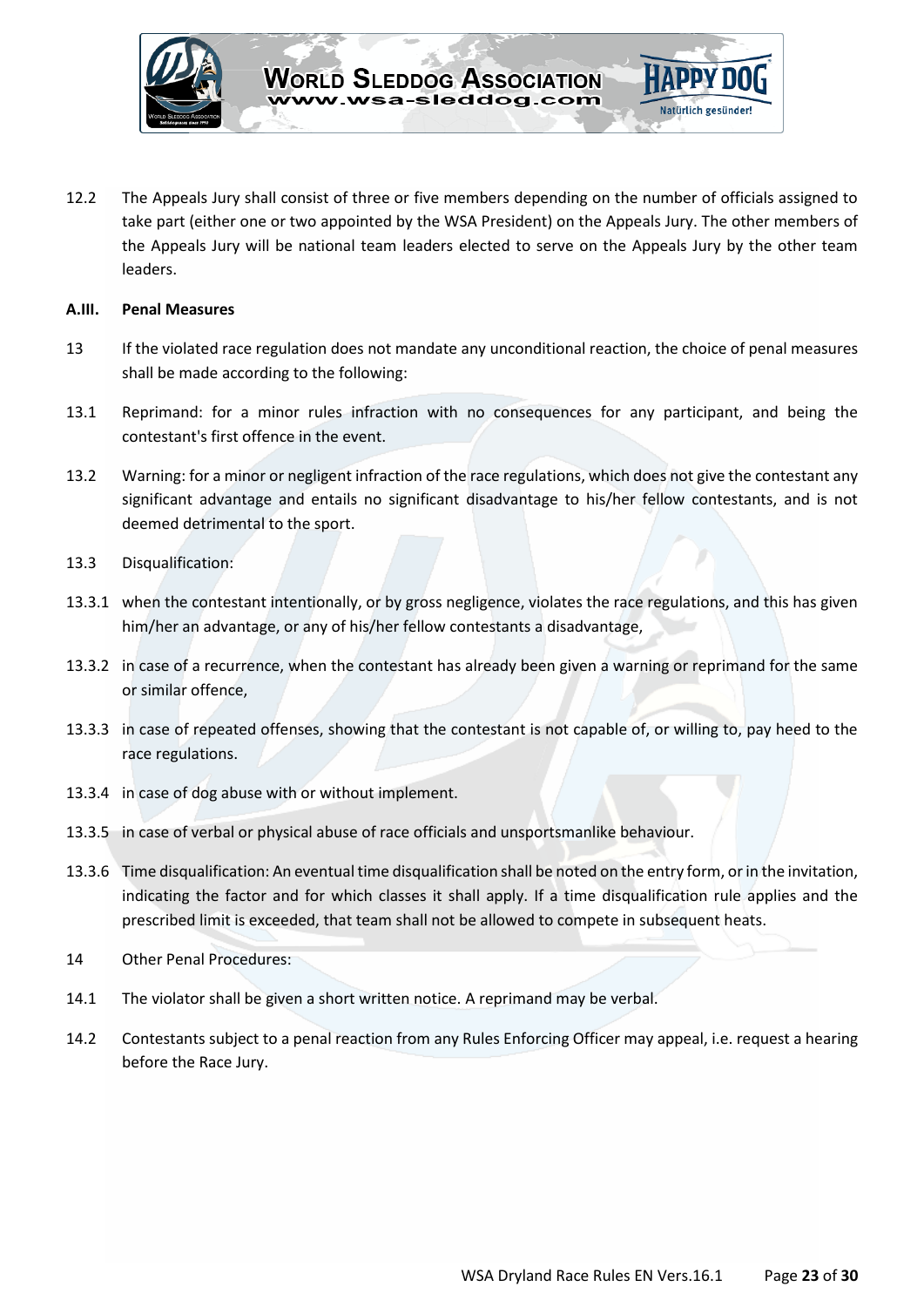

# B. ELIGIBILITY

# **B.I. Entries**

- 15 The race shall be open to entries from members of all WSA recognized member federations, except those refused by the organizer for just cause. Organizers are entitled to open their races to drivers from non WSA member organizations if they feel it to be benefiting the sports and/or WSA. Participants to the WSA European & World Championships shall be nominated by their respective national WSA member federations.
- 16 An entry for a race shall be submitted prior to the start of the race, subject to entry deadlines as determined by the organizer. See also Race Rule 1.1.
- 17 Disabled drivers shall be encouraged to participate. However, their participation shall not hinder or endanger other competitors or dogs, including the dog(s) of the disabled competitor. The Race Marshal shall decide on possible participation of the disabled driver and, if required, a helper, and always inspect the equipment. The overall safety for the disabled driver and his/her dog(s) shall prevail. If the Race Marshal feels that it would benefit the disabled driver and the total race to start the disabled team as the last in the class, s/he has the right to do so in all heats of the race, taking into account that the team shall be ranked according to its total results.
- Note: It is also possible to start the disabled team a certain time before the first team, but then, there is always the risk on hindering overtaking teams in case of problems, and the disabled driver may feel he/she is more or less racing outside the field. If starting last, he/she has always the chance to overtake one or more teams.

# **B.II. Disease**

- 18 Race veterinarians are present throughout the race to monitor the health and welfare of all dogs, advise drivers in caring for their dogs' medical needs, and provide veterinary treatment for dropped dogs, if necessary.
- 19 The race veterinarian in conjunction with the Race Marshal or race judge may rule a dog(s) unfit to start or continue in the race and to remove the dog(s) from the race for medical or other reasons. If the Race Veterinarian diagnoses any dog present in the race area to have a contagious disease, that dog shall be disqualified and the competitor shall immediately leave the race site with all his/her dogs.
- 20 All dogs participating in a race shall be vaccinated according to the current recommendations of the WSA Chief Veterinary officer. Vaccinations need to be done in accordance with regulations of the host country in which the race is taking place.

# **B.III. Temperatures at Dryland races – Guidelines**

- 21 At Dryland races there shall be a thermometer and a hygrometer in the starting area. They shall be readily visible, placed in the shade, at 50 centimetres (20 inches) above ground level.
- 22 The minimum and maximum temperatures and humidity shall be noted during the entire race.
- 23 Given the minima and maxima, trail conditions and local circumstances (e.g. humidity), the following guidelines are available for decisions to be taken by the race giving organization and the race marshal for the well-being of the dogs: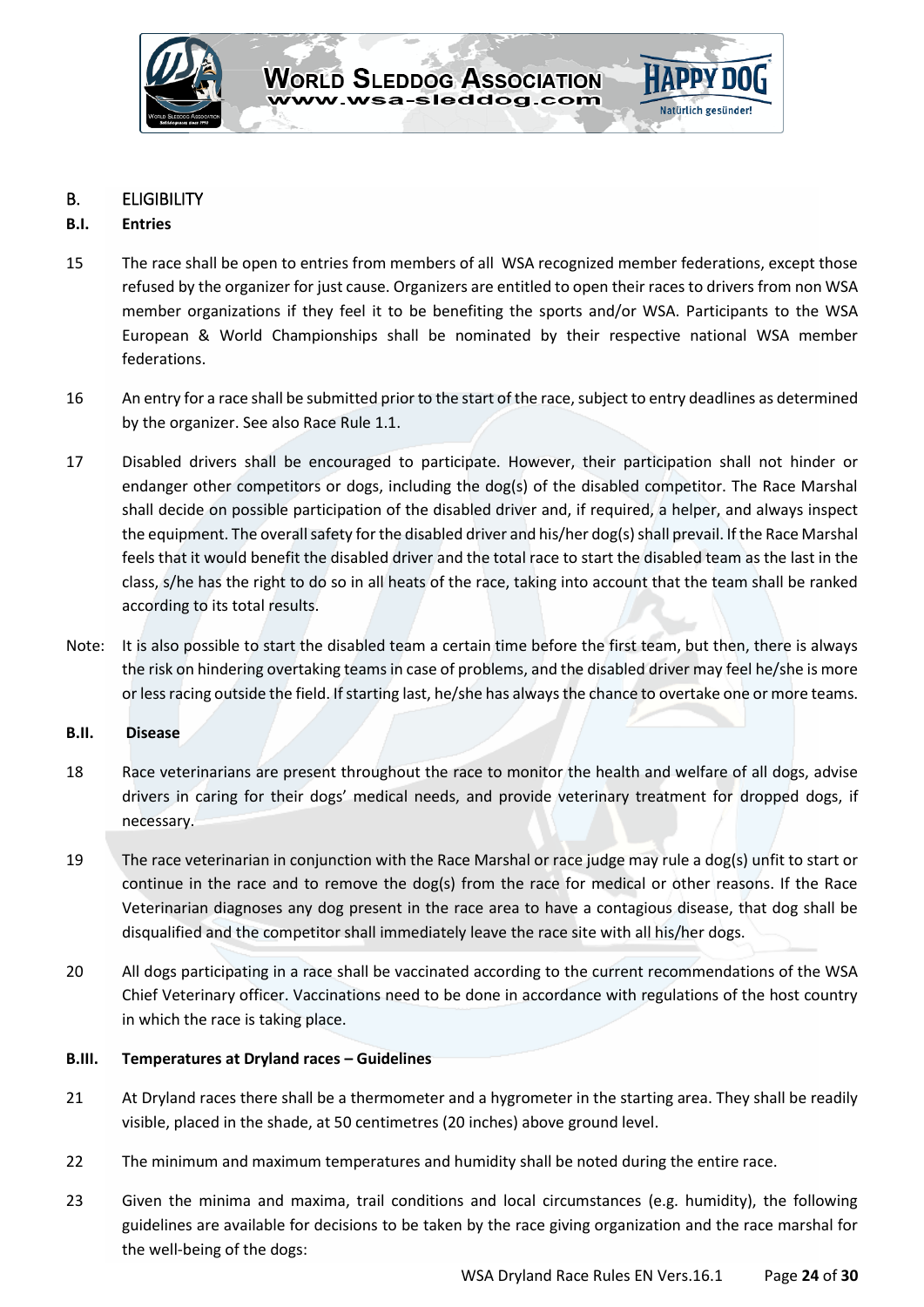

- 23.1 Temperatures below 10°C for all classes and with a humidity below 85 %: normal competition.
- 23.2 Temperatures above 10°C, but below  $14^{\circ}$ C: the distances shall be reduced down to, or less than the minimums given in 37 below, with the exception of canicross. The maximum temperature is set at 16°C for canicross classes.
- 23.3 Temperatures above 14°C: no team shall be harnessed except for canicross (up to maximum 16°C see 23.2 above).
- 23.4 If the temperature reaches 14°C (or 16°C for canicross), the race marshal shall call a meeting with the race veterinarian(s) in order to decide upon whether the race shall be delayed or cancelled. The veterinarian's opinion shall be preponderant in case of different opinions. Animal welfare shall always be the major deciding factor.
- 23.5 Depending on the race trail (i.e. large section under the sun) or other facts, the Race Marshal may impose shorter distances or other measures if this is favouring the sports, even if the maximum temperatures above are not reached.

#### **B.IV. Extremely low Temperatures– Guidelines**

In the event of extremely low temperatures, leading to frozen ground surface the jury together with the Organizing Committee and the team leaders shall decide if the race should be cancelled, have a delay on the starting time or reduce the race distance. Any National Federation standards must be considered in making the final decision.

# <span id="page-24-0"></span>C. START AND FINISH

# **C.I. Starting Intervals**

- 24 The starting intervals should be:
- 24.1 one half (.5) or one (1) minute in canicross and bikejöring.
- 24.2 one (1) or two (2) minutes in limited classes involving eight dogs or less, scooter 1 and 2 dogs.
- 25 Interval Options
- 25.1 The organizer may decide to use the longer starting interval in the first heat, and the shorter interval in the ensuing heat(s).

# <span id="page-24-1"></span>D. THE TRAIL

#### **D.I. Trail requirements**

- 26.1 The trail shall be safe for dogs and drivers.
- 26.2 The course should be of suitable surface, avoiding where possible such surfaces as concrete, tarmac, sharp gravel or other material likely to damage the feet of the dogs, except at necessary road crossings.
- 26.3 When laying out the trail, special attention shall be shown on turns and downhill stretches. The entire trail shall be constructed with consideration to the fastest and biggest teams expected to participate.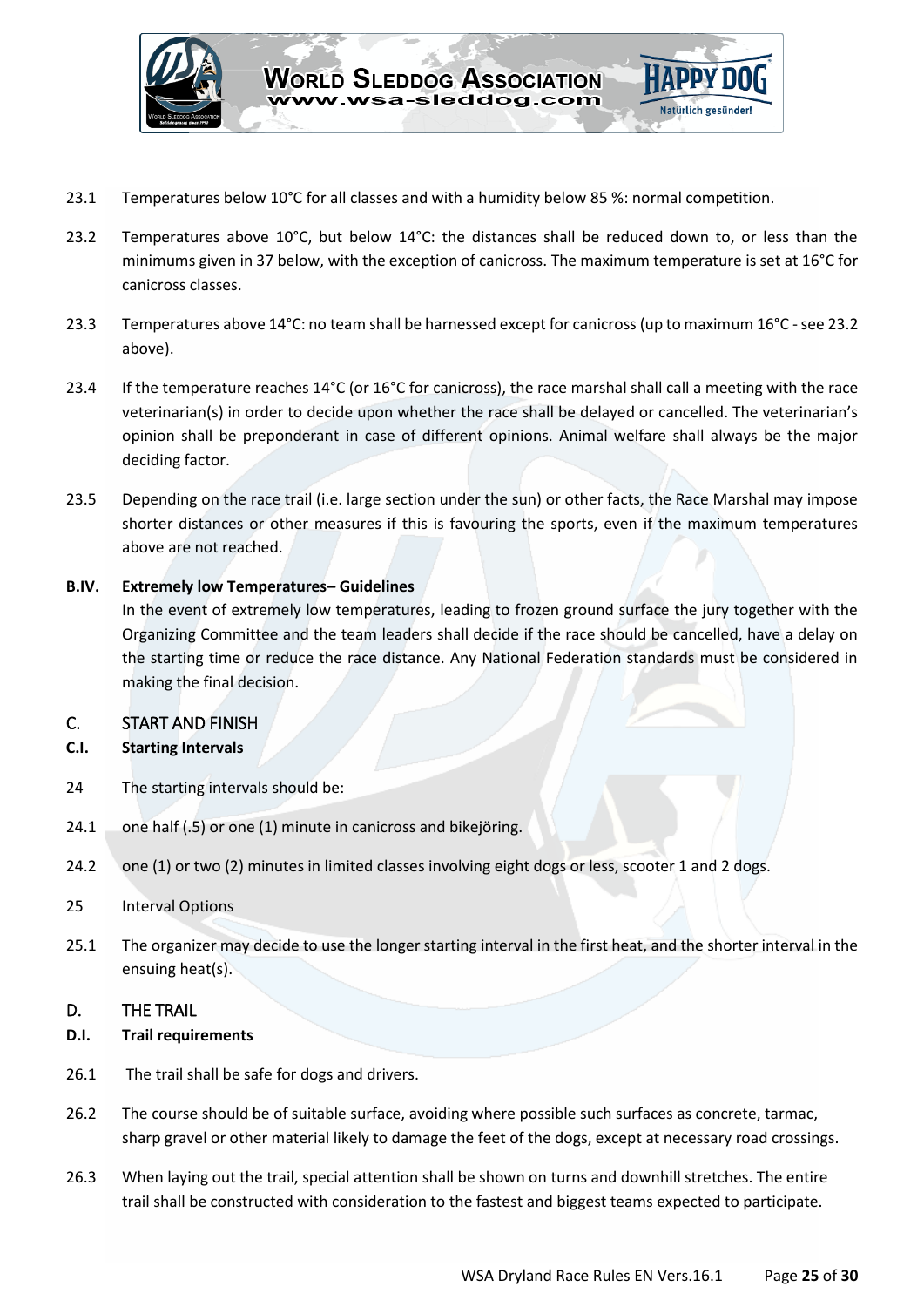

- 26.4 Mushers must be permitted to inspect the trail. The course will be available for inspection by competitors during a time period advised by the Race Marshal.
- 26.5 It is each individual driver's responsibility to ensure that the designated course is safe and suitable for their team, bearing in mind its size and speed and their own level of skill and experience and the prevailing weather conditions at the time.
- 26.6 No competing dogs will be allowed on the marked course (in whole or part) except during the musher's designated heat.
- 27 The trail shall not cross itself.
- 28 Trails shall, to the optimal extent possible, be broadly constructed to facilitate passing.
- 29 There should be sufficient space between the lanes so that teams are unable to distract each other.
- 30 Trails should be shielded from parking lots and parked cars.
- 31 Trails should not cross a traffic-laden road on the same level. However, if this cannot be avoided, there shall be a prior permission to block off the road during the competition. Dependable control shall be on hand and the trail should cross the road in a 90 degree angle.
- 32 The trail shall be designed so that speed is prioritized and should be wide enough to enable one team to overtake another team.
- 33 The Starting Chute shall be at least 30 meters long and organized in such a way that a team can be entirely removed from the trail.
- 34 The Finishing Zone shall be at least 800 meters long, wide enough for passing and with no sharp turns.
- 35 The starting and finish lines shall be clearly defined.
- 36 Watering points shall be provided at least every 3 km along the trails, so that the dogs may be watered and cooled.

#### **D.II. Trail distances**

37. Dryland races: Distances (per heat or stage)

| 37.1  | Canicross seniors and veterans | minimum of 2 km | maximum 8 km     | $(1.2$ to 5 miles) |
|-------|--------------------------------|-----------------|------------------|--------------------|
| 37.2. | Canicross juniors              | minimum of 1 km | maximum 4 km     | (0.6 to 2.5 miles) |
| 37.3. | 1-dog Bikejöring class         | minimum of 2 km | maximum of 10 km | (1.2 to 6.2 miles) |
| 37.4. | 1-dog Scooter class            | minimum of 2 km | maximum of 8 km  | $(1.2$ to 5 miles) |
| 37.5. | 2-dog Scooter class            | minimum of 2 km | maximum of 8 km  | $(1.2$ to 5 miles) |
| 37.6. | 4-dog Rig class                | minimum of 4 km | maximum of 8 km  | $(2.5$ to 5 miles) |
| 37.7. | 6-dog Rig class                | minimum of 4 km | maximum of 10 km | (2.5 to 6.2 miles) |
| 37.8. | 8-dog Rig class                | minimum of 4 km | maximum of 12 km | (2.5 to 7.5 miles) |
|       |                                |                 |                  |                    |

#### <span id="page-25-0"></span>E. TRAIL MARKINGS

#### **E.I. General**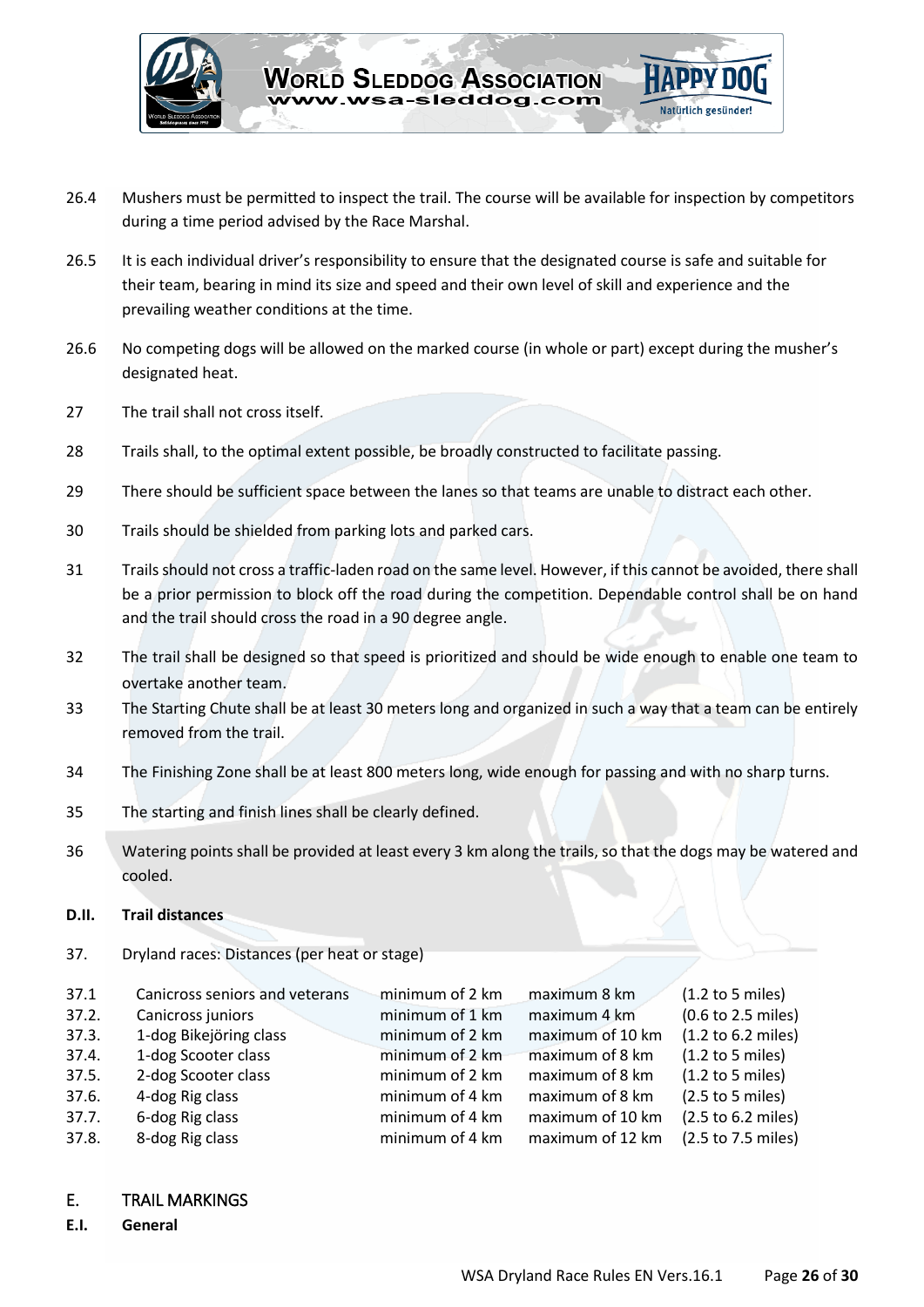

- 38 The trail shall be marked with a sufficient number of clearly visible markers, so placed that there will be no doubt for the driver where to go.
- 39 All Trail Markers shall be at least 25 cm in diameter or length per side.
- 40 Only one side of the sign shall be coloured to indicate the proper direction of travel.
- 41 Trail markers shall be placed about one (1) meter beyond the edge of the trail, and from 60 to 120 cm above the surface of the trail.
- 42 All markers shall be visible as far ahead as possible and at least 50 m.
- 43 Markers applicable for a certain class, or certain classes, only, shall be marked with the class(es)' identification or with the trail distance of the concerned class(es) by white letters in the centre of the marker. Information on elapsed distance shall be indicated by a black number on a white sign directly above a blue marker on the same stake. The class identifications shall be easily seen and read by the sportsmen/women. The identification shall be explained at the musher meeting prior the race.
- 44 Information on remaining distance shall be indicated by a black negative number on a white sign directly below a blue marker on the same stake.
- 45 Markers shall not be so placed, or made of such a material, that they might constitute a danger for dogs or drivers.
- **E.II. Red Markers** (Turn markers, preferably of round shape).
- 46 Red Markers shall be used at all intersections and crossings involving turns. The markers shall be placed about 20 meters ahead of the point in question at the same side of the trail as to which the teams shall turn.
- 47 The same procedure shall also be applied for all blind turns on the trail.
- **E.III. Blue Markers** (Straight ahead or Confirmation markers, preferably of square shape).
- 48 Blue markers may be placed on either side of the trail.
- 49 Blue markers used to indicate the correct trail after a crossing or turn shall be placed about 20 m beyond, and should be visible when approaching, the point in question.
- 50 Blue markers shall be used:
- 50.1 at intersections or crossings when the trail is going straight through. The sign shall be placed about 20 meters ahead of the intersection.
- 50.2 beyond turns, which apply only to a certain class, or certain classes. Such blue markers shall have the same class identification as the red turn marker.
- 51 Blue markers should be used:
- 51.1 beyond all intersections, turns or blind corners, which are marked with a red marker.
- 51.2 every full kilometre along the entire trail. At least every five (5) kilometres they should be marked with the elapsed or remaining distance.
- **E.IV. Yellow Markers** (Caution markers, preferably of triangle shape).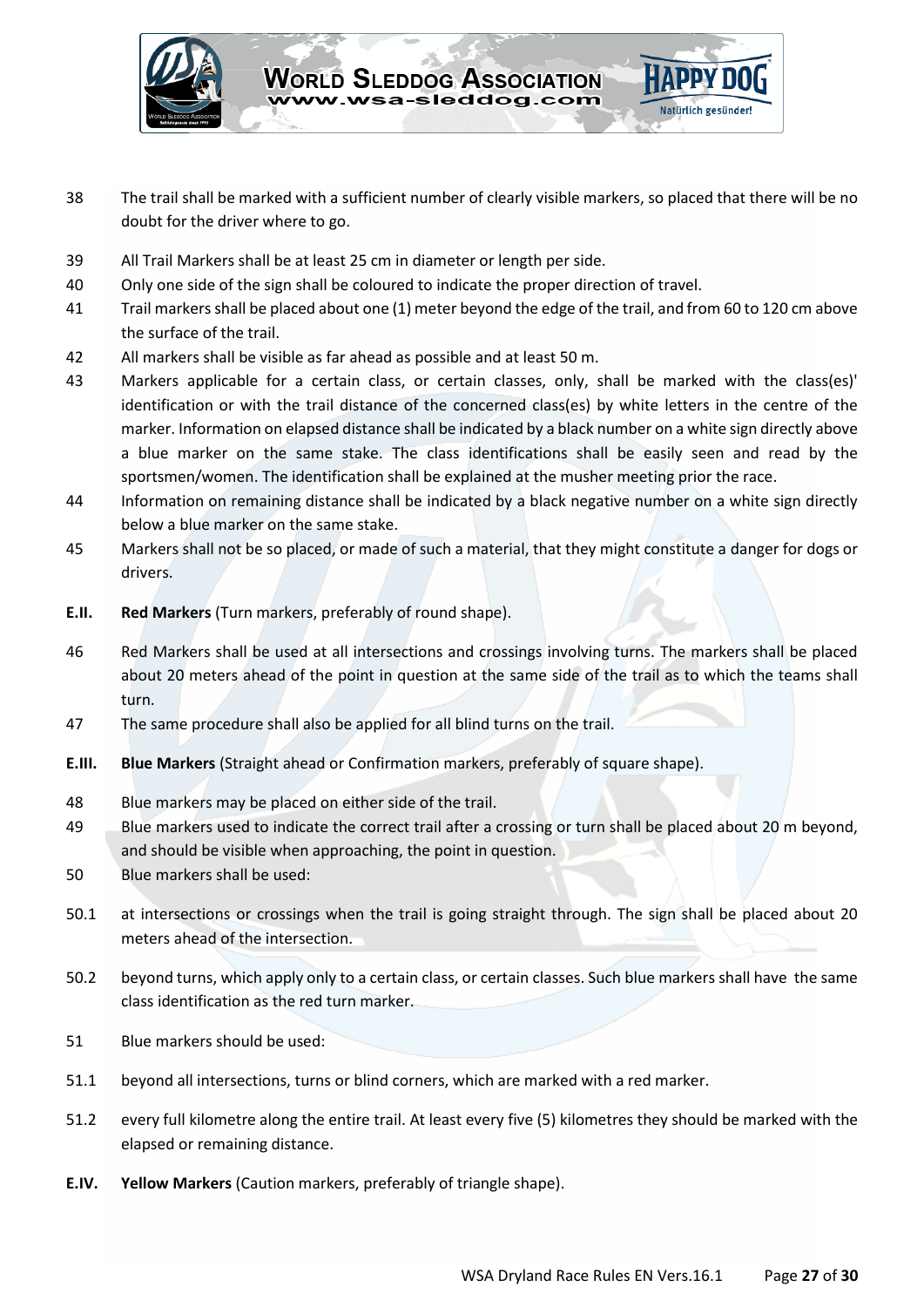

- 52 Yellow markers may be placed on either side of the trail. Yellow markers indicate portions of the trail, where slow, cautious passage is recommended, e.g. steep downhill, really sharp turns, icy spots. Yellow markers shall be placed about 20 meters ahead of the caution area.
- 53 If the caution area covers a length of the trail, two yellow markers shall be placed on the same stake at the beginning of the caution area. The end of the caution area shall be indicated with one yellow marker with a diagonal red or black cross.
- 54 All yellow markers shall be presented and explained at the Team Captain and/or drivers Meeting and they shall be indicated on the trail map.

# **E.V. Checkpoint Markers**

55 Checkpoints shall be indicated with rectangular white signs with black letters.

#### **E.VI. Other Markers**

- 56 The end of the Starting Chute shall be indicated by markers on both sides of the trail.
- 57 A white marker shall be placed at the start of the Finishing Chute with the distance remaining (usually 150m for bikejör, scooter and canicross classes and 800 m for all other classes before the finish line) to indicate the beginning of the no-right-of-way zone.
- 58 Portions of the trail, where the correct trail is not clearly visible, may be marked with additional markings. Such additional marking shall never be considered a replacement for ordinary marking according to this Rule.
- 59 Marking for night heats. In addition to the trail marking described above, each marker should be equipped with light-reflecting material (minimum 25  $cm<sup>2</sup>$ ).
- 60 Other markers as prescribed in 46 up to and including 59 above are only allowed if all drivers have been informed before the first start. At WSA events the technical organizer shall obtain WSA permission to use different markers.

# **E.VII. Trail Blocking**

- 61 At trail crossings considered so difficult that even good teams may have problems, blockings shall be used in addition to marking.
- 62 A blocking shall appear as a physical hindrance for the dogs but shall not constitute any danger for dogs, drivers or equipment.
- 63 At trail crossings where different classes shall follow different trails, there shall be a Trail Steward, performing the necessary changes of the blockings after each class and, as necessary, directing/assisting teams to the correct trail.
- 64 The presence of a blocking or a Trail Steward does not allow for ordinary marking to be omitted.

# <span id="page-27-0"></span>F. AGE OF ATHLETES

#### **F.I. Age of Athletes for Each Class**

65 The age limits for athletes to compete in the various classes are as follows:

| <b>Class</b> | Age |     |
|--------------|-----|-----|
|              | min | max |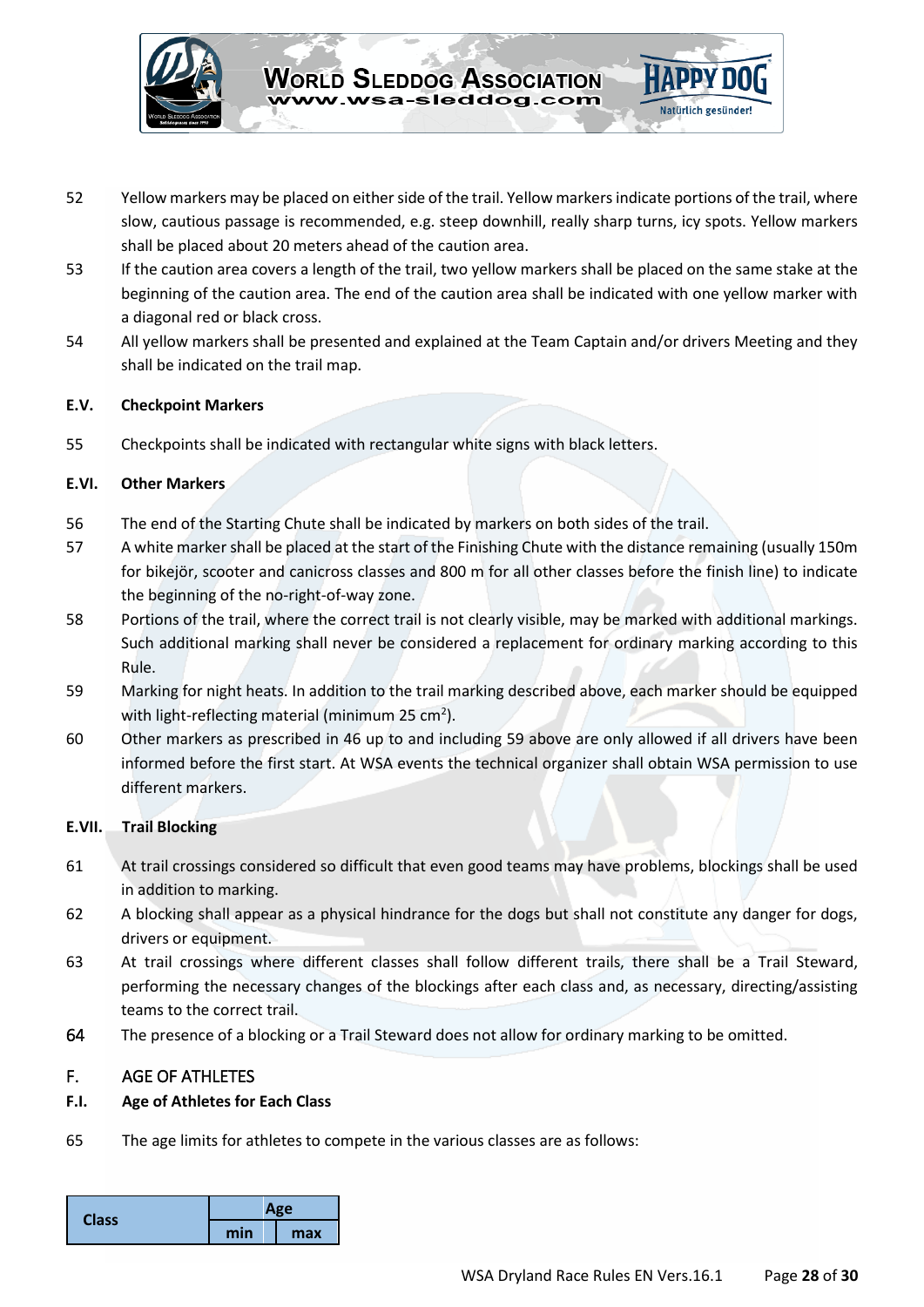

# WORLD SLEDDOG ASSOCIATION

**HAPPY DO** 

Natürlich gesünder!

| DR4               | 16 | 99 |
|-------------------|----|----|
| DR <sub>6</sub>   | 16 | 99 |
| DR8               | 18 | 99 |
| DS1M              | 16 | 99 |
| DS1W              | 16 | 99 |
| DS1MJ             | 12 | 15 |
| DS1WJ             | 12 | 15 |
| DS <sub>2</sub>   | 16 | 99 |
| DS <sub>2</sub> J | 12 | 15 |
| <b>DBM</b>        | 16 | 99 |
| DBW               | 16 | 99 |
| DBMV              | 40 | 99 |
| <b>DBWV</b>       | 40 | 99 |
| DBMJ              | 12 | 15 |
| DBWJ              | 12 | 15 |
| <b>DCM</b>        | 16 | 99 |
| <b>DCW</b>        | 16 | 99 |
| <b>DCMV</b>       | 40 | 99 |
| <b>DCWV</b>       | 40 | 99 |
| <b>DCMJ</b>       | 12 | 15 |
| <b>DCWJ</b>       | 12 | 15 |

The age of the competitor is the age he/ she reaches on the first day of the competition.